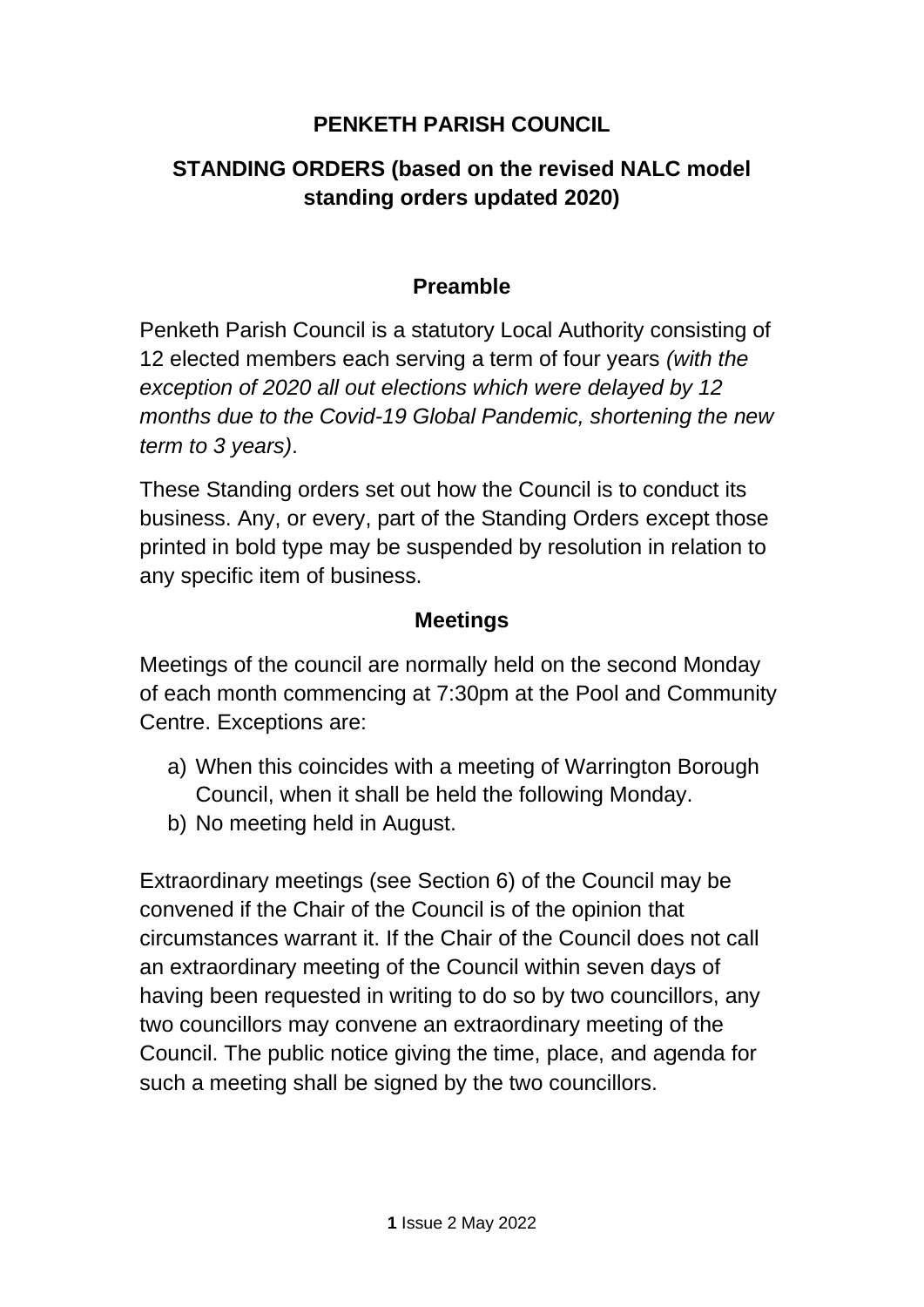| 1. |                                                                      |  |
|----|----------------------------------------------------------------------|--|
| 2. |                                                                      |  |
| 3. |                                                                      |  |
| 4. |                                                                      |  |
| 5. |                                                                      |  |
| 6. | Extraordinary meetings of the council, committees and sub-           |  |
| 7. |                                                                      |  |
| 8. |                                                                      |  |
| 9. | Motions for a meeting that require written notice to be given to     |  |
|    | 10. Motions at a meeting that do not require written notice  12      |  |
|    |                                                                      |  |
|    |                                                                      |  |
|    |                                                                      |  |
|    |                                                                      |  |
|    |                                                                      |  |
|    |                                                                      |  |
|    |                                                                      |  |
|    |                                                                      |  |
|    |                                                                      |  |
|    |                                                                      |  |
|    | 21. Responsibilities under data protection legislation  21           |  |
|    |                                                                      |  |
|    |                                                                      |  |
|    | 24. Communicating with district and county or unitary councillors 22 |  |
|    |                                                                      |  |
|    |                                                                      |  |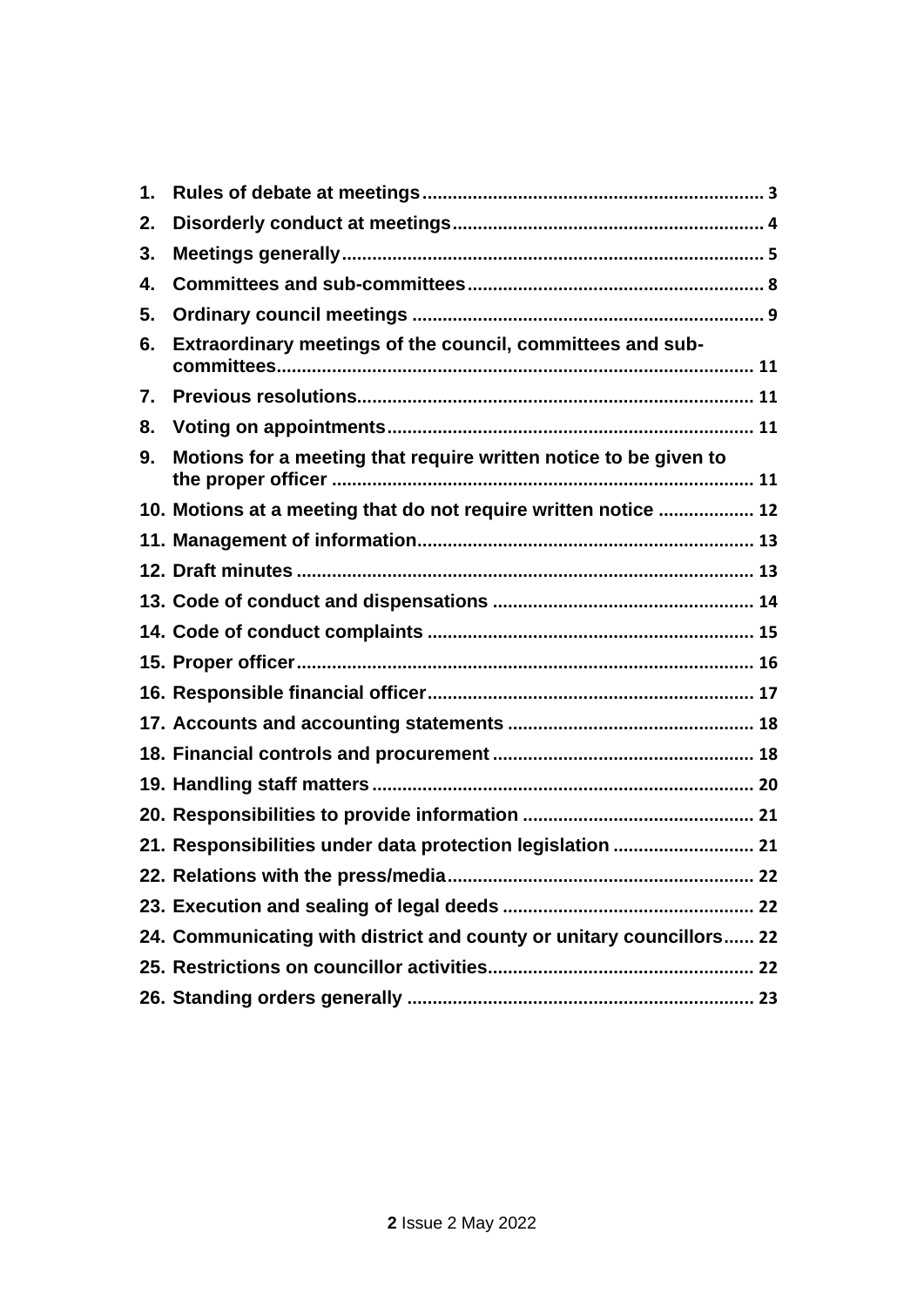#### <span id="page-2-0"></span>**1. Rules of debate at meetings**

- a Motions on the agenda shall be considered in the order that they appear unless the order is changed at the discretion of the Chair of the meeting.
- b A motion (including an amendment) shall not be progressed unless it has been moved and seconded.
- c A motion on the agenda that is not moved by its proposer may be treated by the Chair of the meeting as withdrawn.
- d If a motion (including an amendment) has been seconded, it may be withdrawn by the proposer only with the consent of the seconder and the meeting.
- e An amendment is a proposal to remove or add words to a motion. It shall not negate the motion.
- f If an amendment to the original motion is carried, the original motion (as amended) becomes the substantive motion upon which further amendment(s) may be moved.
- g An amendment shall not be considered unless early verbal notice of it is given at the meeting and, if requested by the Chair of the meeting, is expressed in writing to the Chair.
- h A councillor may move an amendment to his own motion if agreed by the meeting. If a motion has already been seconded, the amendment shall be with the consent of the seconder and the meeting.
- i If there is more than one amendment to an original or substantive motion, the amendments shall be moved in the order directed by the Chair of the meeting.
- j Subject to standing order 1(k), only one amendment shall be moved and debated at a time, the order of which shall be directed by the Chair of the meeting.
- k One or more amendments may be discussed together if the Chair of the meeting considers this expedient but each amendment shall be voted upon separately.
- l A councillor may not move more than one amendment to an original or substantive motion.
- m The mover of an amendment has no right of reply at the end of debate on it.
- n Where a series of amendments to an original motion are carried, the mover of the original motion shall have a right of reply either at the end of debate on the first amendment or at the very end of debate on the final substantive motion immediately before it is put to the vote.
- o Unless permitted by the Chair of the meeting, a councillor may speak once in the debate on a motion except: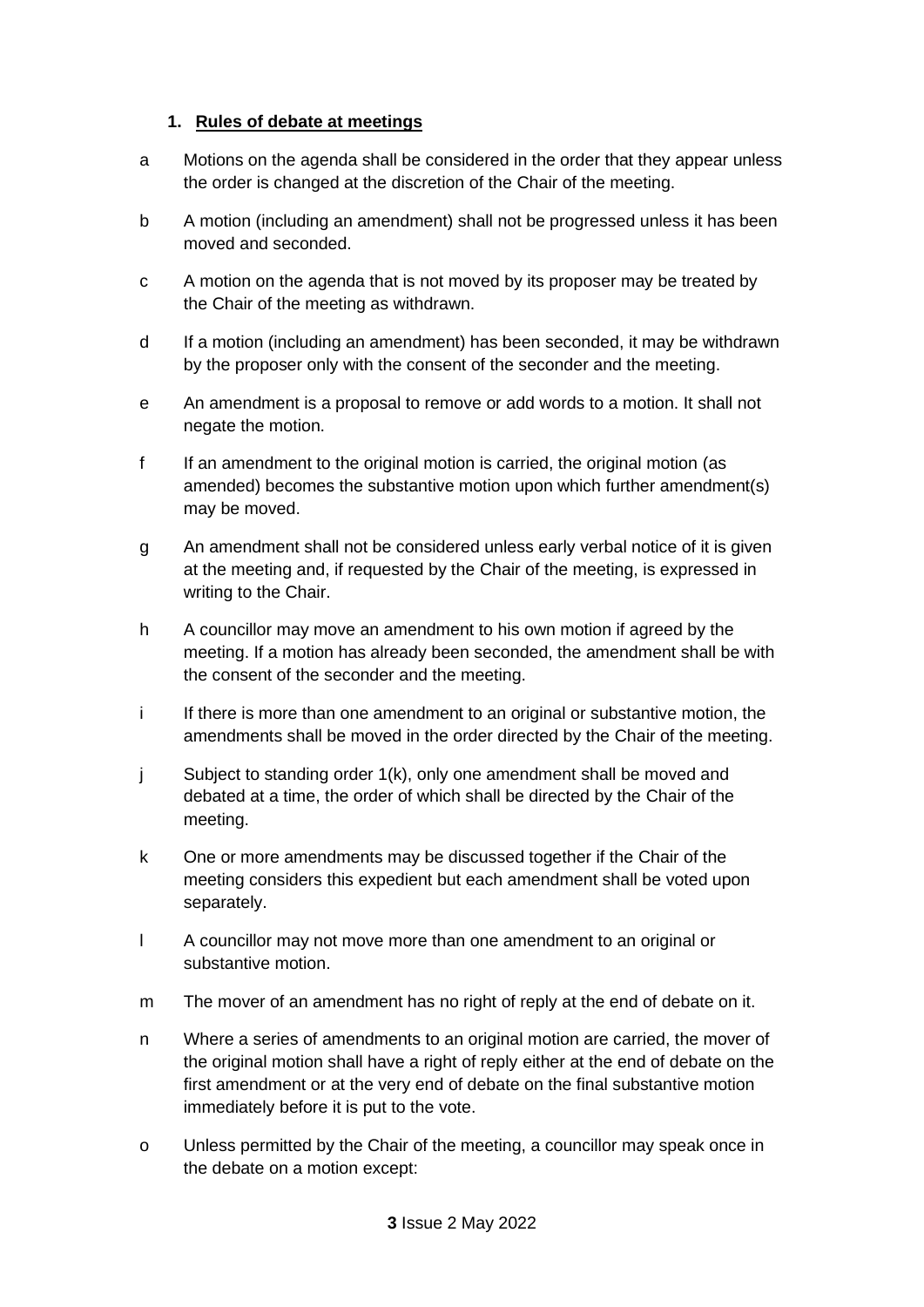- i. to speak on an amendment moved by another councillor;
- ii. to move or speak on another amendment if the motion has been amended since (s)he last spoke;
- iii. to make a point of order;
- iv. to give a personal explanation; or
- v. to exercise a right of reply.
- p During the debate on a motion, a councillor may interrupt only on a point of order or a personal explanation and the councillor who was interrupted shall stop speaking. A councillor raising a point of order shall identify the standing order which (s)he considers has been breached or specify the other irregularity in the proceedings of the meeting (s)he is concerned by.
- q A point of order shall be decided by the Chair of the meeting and his decision shall be final.
- r When a motion is under debate, no other motion shall be moved except:
	- i. to amend the motion;
	- ii. to proceed to the next business;
	- iii. to adjourn the debate;
	- iv. to put the motion to a vote;
	- v. to ask a person to be no longer heard or to leave the meeting;
	- vi. to refer a motion to a committee or sub-committee for consideration;
	- vii. to exclude the public and press;
	- viii. to adjourn the meeting; or
	- ix. to suspend particular standing order(s) excepting those which reflect mandatory statutory or legal requirements.
- s Before an original or substantive motion is put to the vote, the Chair of the meeting shall be satisfied that the motion has been sufficiently debated and that the mover of the motion under debate has exercised or waived his right of reply.
- **t** Excluding motions moved under standing order 1(r), the contributions or speeches by a councillor shall relate only to the motion under discussion and shall not exceed **2** minutes without the consent of the Chair of the meeting.

## <span id="page-3-0"></span>**2. Disorderly conduct at meetings**

a No person shall obstruct the transaction of business at a meeting or behave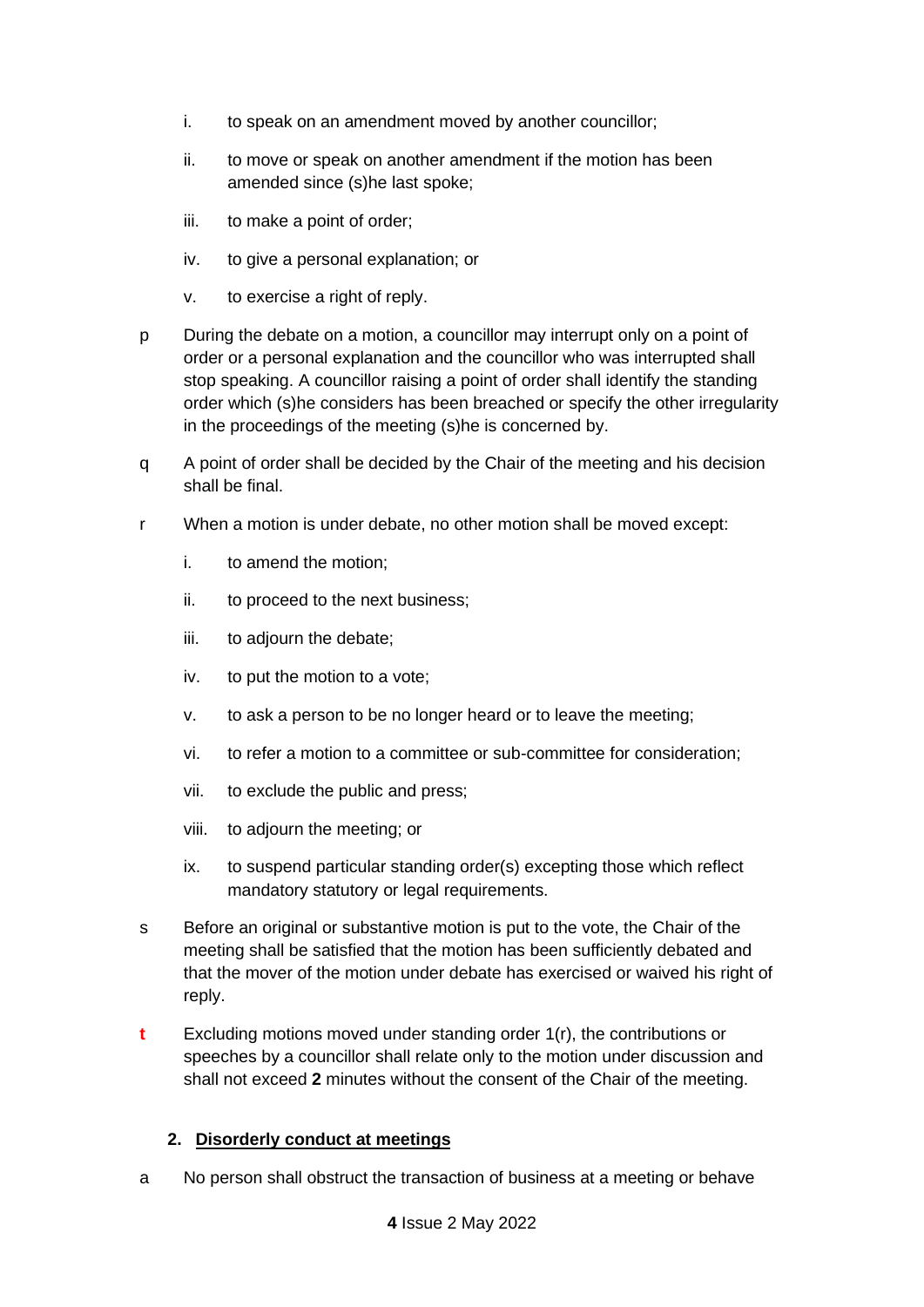offensively or improperly. If this standing order is ignored, the Chair of the meeting shall request such person(s) to moderate or improve their conduct.

- b If person(s) disregard the request of the Chair of the meeting to moderate or improve their conduct, any councillor or the Chair of the meeting may move that the person be no longer heard or be excluded from the meeting. The motion, if seconded, shall be put to the vote without discussion.
- c If a resolution made under standing order 2(b) is ignored, the Chair of the meeting may take further reasonable steps to restore order or to progress the meeting. This may include suspending or closing the meeting.

## <span id="page-4-0"></span>**3. Meetings generally**

**Full Council meetings** Committee meetings Sub-committee meetings

- a **Meetings shall not take place in premises which at the time of the meeting are used for the supply of alcohol, unless no other premises are available free of charge or at a reasonable cost.**
- b **The minimum three clear days for notice of a meeting does not include the day on which notice was issued, the day of the meeting, a Sunday, a day of the Christmas break, a day of the Easter break or of a bank holiday or a day appointed for public thanksgiving or mourning.**
- c **The minimum three clear days' public notice for a meeting does not include the day on which the notice was issued or the day of the meeting unless the meeting is convened at shorter notice** OR [The minimum three clear days' public notice of a meeting does not include the day on which the notice was issued or the day of the meeting].
- ● d **Meetings shall be open to the public unless their presence is prejudicial to the public interest by reason of the confidential nature of the business to be transacted or for other special reasons. The public's exclusion from part or all of a meeting shall be by a resolution which shall give reasons for the public's exclusion.**
	- e Members of the public may make representations, answer questions and give evidence at a meeting which they are entitled to attend in respect of the business on the agenda.
	- f The period of time designated for public participation at a meeting in accordance with standing order 3(e) shall not exceed 30 minutes unless directed by the Chair of the meeting.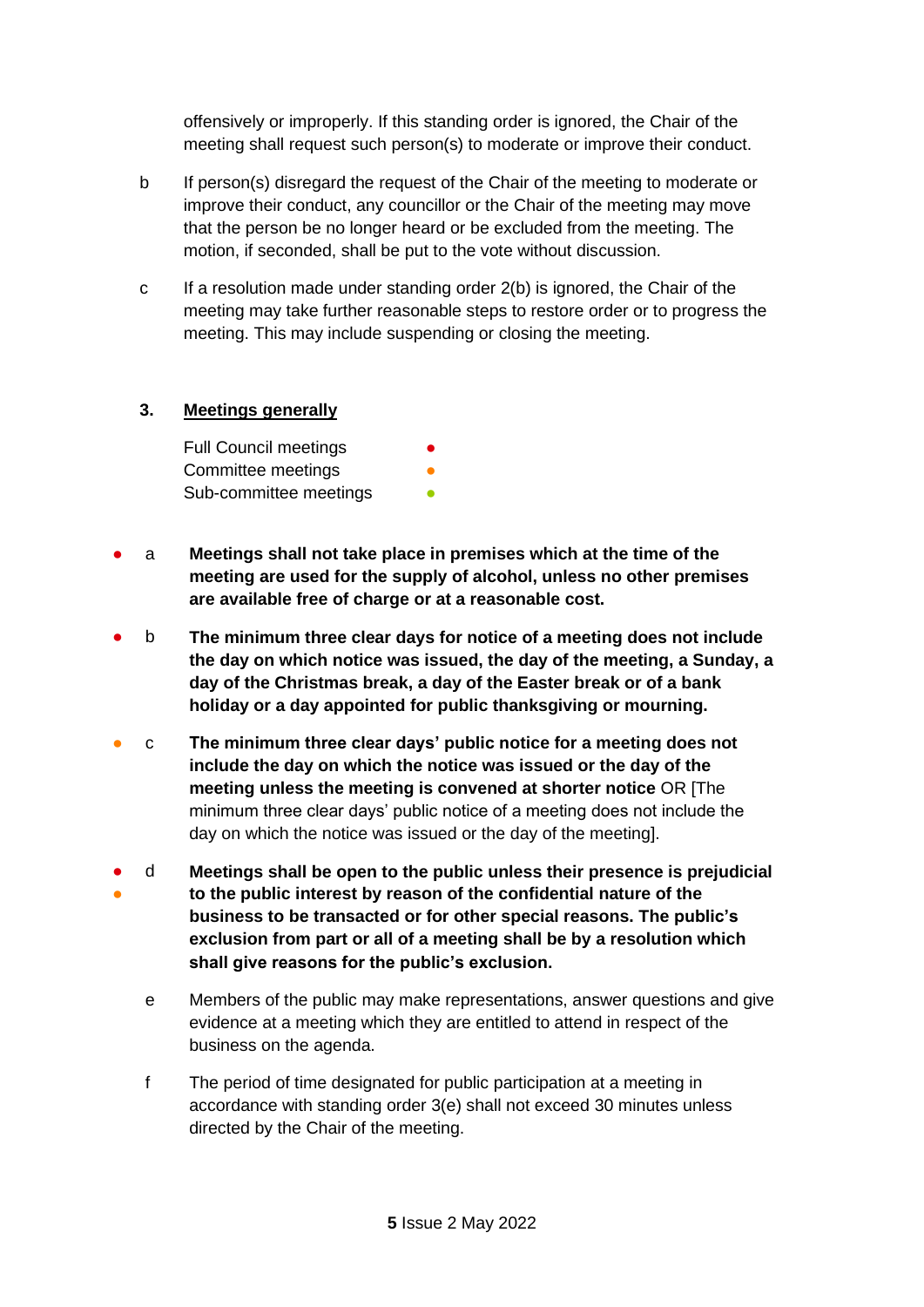- g Subject to standing order 3(f), a member of the public shall not speak for more than 3 minutes.
- h In accordance with standing order 3(e), a question shall not require a response at the meeting nor start a debate on the question. The Chair of the meeting may direct that a written or oral response be given.
- i A person shall raise his hand when requesting to speak (except when a person has a disability or is likely to suffer discomfort).
- j A person who speaks at a meeting shall direct his comments to the Chair of the meeting.
- k Only one person is permitted to speak at a time. If more than one person wants to speak, the Chair of the meeting shall direct the order of speaking.
- ● l **Subject to standing order 3(m), a person who attends a meeting is permitted to report on the meeting whilst the meeting is open to the public. To "report" means to film, photograph, make an audio recording of meeting proceedings, use any other means for enabling persons not present to see or hear the meeting as it takes place or later or to report or to provide oral or written commentary about the meeting so that the report or commentary is available as the meeting takes place or later to persons not present.**
- ● m **A person present at a meeting may not provide an oral report or oral commentary about a meeting as it takes place without permission.**
- ● n **The press shall be provided with reasonable facilities for the taking of their report of all or part of a meeting at which they are entitled to be**
- **present.**
- o **Subject to standing orders which indicate otherwise, anything authorised or required to be done by, to or before the Chair of the Council may in his absence be done by, to or before the Vice-Chair of the Council (if there is one).**
- p **The Chair of the Council, if present, shall preside at a meeting. If the Chair is absent from a meeting, the Vice-Chair of the Council (if there is one) if present, shall preside. If both the Chair and the Vice-Chair are absent from a meeting, a councillor as chosen by the councillors present at the meeting shall preside at the meeting.**
- ● ● q **Subject to a meeting being quorate, all questions at a meeting shall be decided by a majority of the councillors and non-councillors with voting rights present and voting.**
- r **The Chair of a meeting may give an original vote on any matter put to**
- ● **the vote, and in the case of an equality of votes may exercise his casting vote whether or not he gave an original vote.**

*See standing orders 5(h) and (i) for the different rules that apply in the*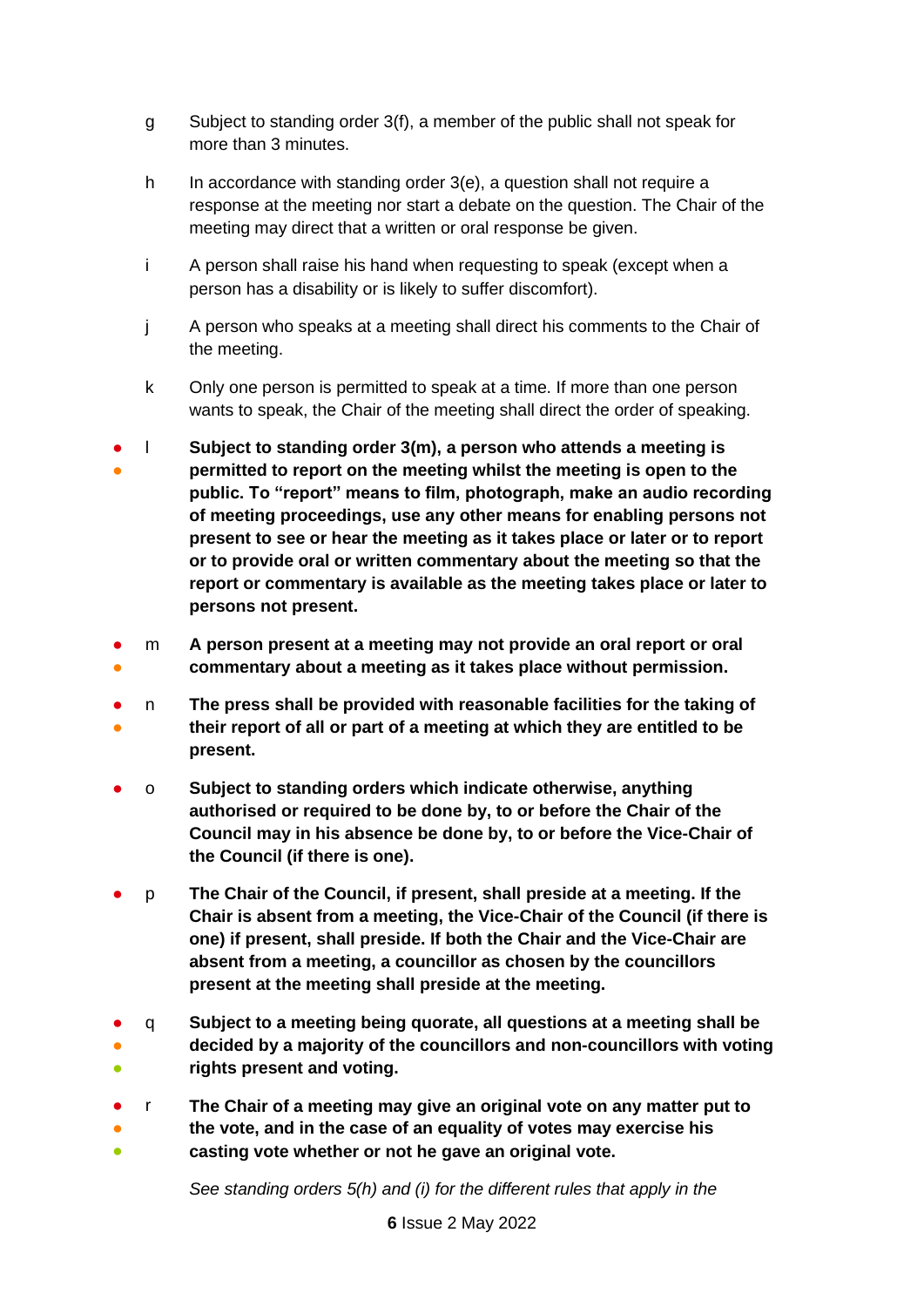*election of the Chair of the Council at the annual meeting of the Council.*

- s **Unless standing orders provide otherwise, voting on a question shall be by a show of hands. At the request of a councillor, the voting on any question shall be recorded so as to show whether each councillor present and voting gave his vote for or against that question.** Such a request shall be made before moving on to the next item of business on the agenda.
	- t The minutes of a meeting shall include an accurate record of the following:
		- i. the time and place of the meeting;
		- ii. the names of councillors who are present and the names of councillors who are absent;
		- iii. interests that have been declared by councillors and non-councillors with voting rights;
		- iv. the grant of dispensations (if any) to councillors and non-councillors with voting rights;
		- v. whether a councillor or non-councillor with voting rights left the meeting when matters that they held interests in were being considered;
		- vi. if there was a public participation session; and
		- vii. the resolutions made.
- u **A councillor or a non-councillor with voting rights who has a**
- **disclosable pecuniary interest or another interest as set out in the**
- **Council's code of conduct in a matter being considered at a meeting is subject to statutory limitations or restrictions under the code on his right to participate and vote on that matter.**
- v **No business may be transacted at a meeting unless at least one-third of the whole number of members of the Council are present and in no case shall the quorum of a meeting be less than three.**

*See standing order 4d(viii) for the quorum of a committee or sub-committee meeting.*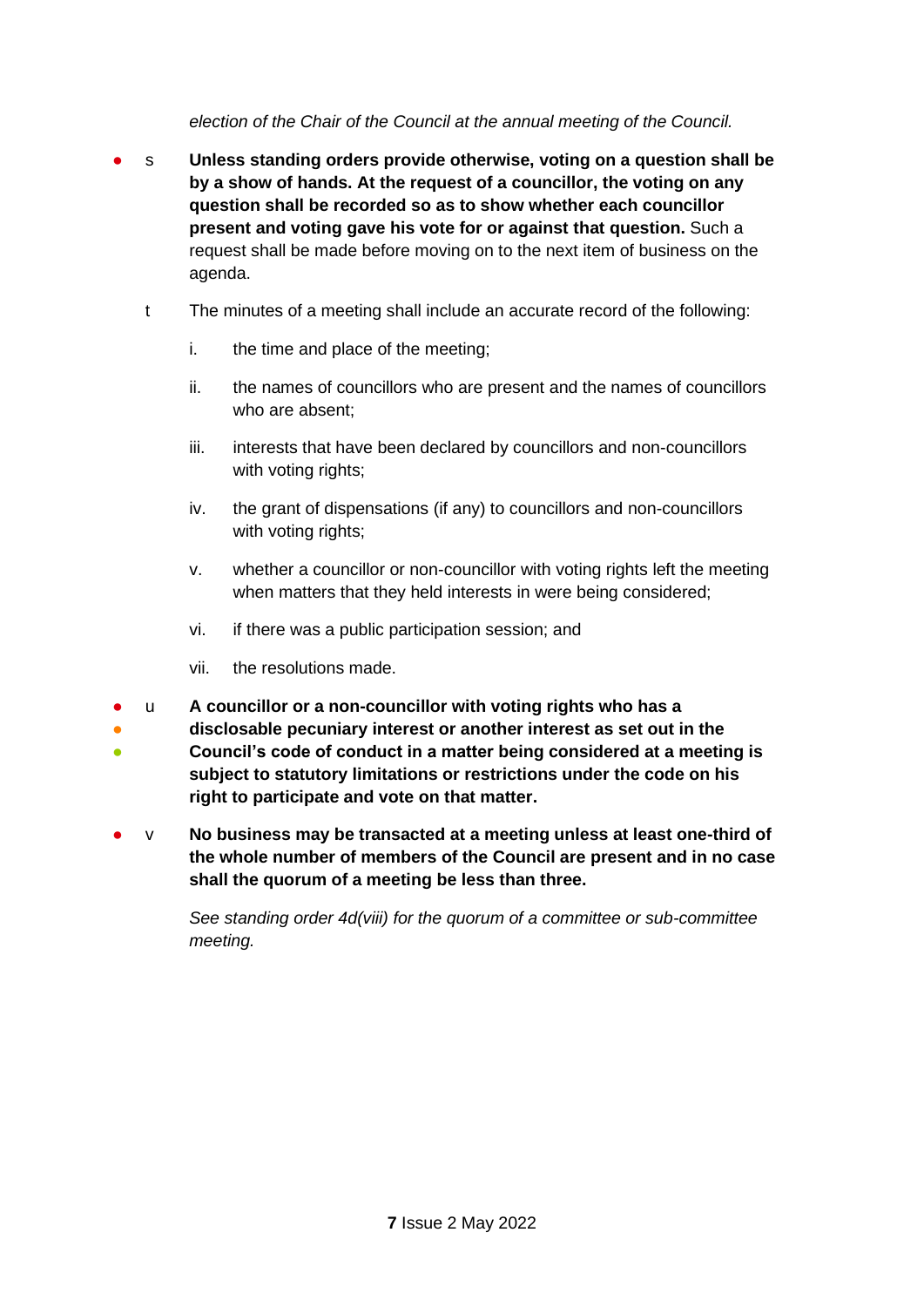- w **If a meeting is or becomes inquorate no business shall be transacted**
- <span id="page-7-0"></span>● ● and the meeting shall be closed. The business on the agenda for the meeting shall be adjourned to another meeting.
	- x A meeting shall not exceed a period of **2** hours.
		- **4. Committees and sub-committees**
	- a **Unless the Council determines otherwise, a committee may appoint a sub-committee whose terms of reference and members shall be determined by the committee.**
	- b **The members of a committee may include non-councillors unless it is a committee which regulates and controls the finances of the Council.**
	- c **Unless the Council determines otherwise, all the members of an advisory committee and a sub-committee of the advisory committee may be noncouncillors.**
	- d The Council may appoint standing committees or other committees as may be necessary, and:
		- i. shall determine their terms of reference;
		- ii. shall determine the number and time of the ordinary meetings of a standing committee up until the date of the next annual meeting of the Council;
		- iii. shall permit a committee, other than in respect of the ordinary meetings of a committee, to determine the number and time of its meetings;
		- iv. shall, subject to standing orders 4(b) and (c), appoint and determine the terms of office of members of such a committee;
		- v. may, subject to standing orders 4(b) and (c), appoint and determine the terms of office of the substitute members to a committee whose role is to replace the ordinary members at a meeting of a committee if the ordinary members of the committee confirm to the Proper Officer ( ) days before the meeting that they are unable to attend;
		- vi. shall, after it has appointed the members of a standing committee, appoint the Chair of the standing committee;
		- vii. shall permit a committee other than a standing committee, to appoint its own Chair at the first meeting of the committee;
		- viii. shall determine the place, notice requirements and quorum for a meeting of a committee and a sub-committee which, in both cases, shall be no less than three;
		- ix. shall determine if the public may participate at a meeting of a committee;
		- x. shall determine if the public and press are permitted to attend the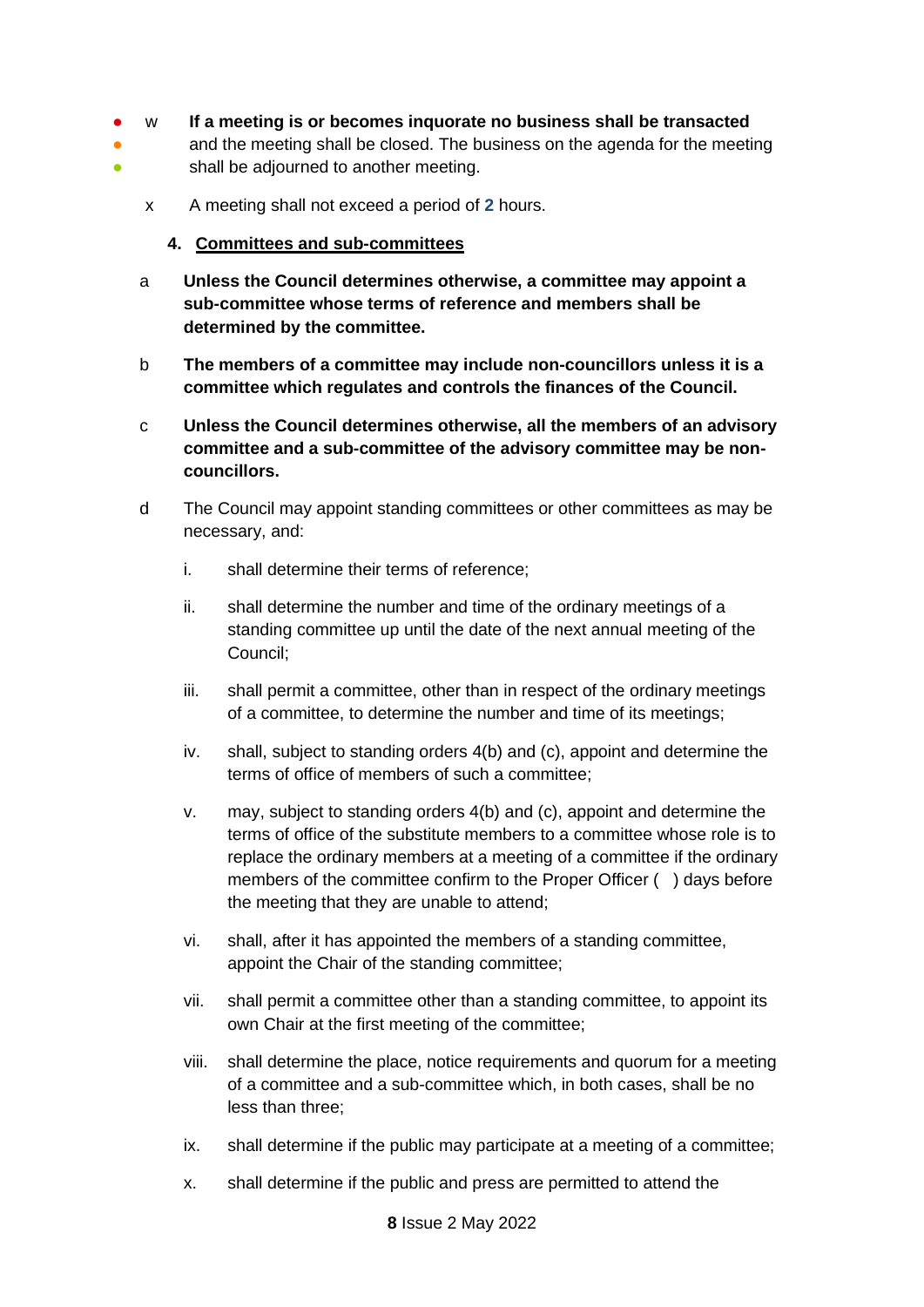meetings of a sub-committee and also the advance public notice requirements, if any, required for the meetings of a sub-committee;

- xi. shall determine if the public may participate at a meeting of a subcommittee that they are permitted to attend; and
- xii. may dissolve a committee or a sub-committee.

#### <span id="page-8-0"></span>**5. Ordinary council meetings**

- a **In an election year, the annual meeting of the Council shall be held on or within 14 days following the day on which the councillors elected take office.**
- b **In a year which is not an election year, the annual meeting of the Council shall be held on such day in May as the Council decides.**
- c **If no other time is fixed, the annual meeting of the Council shall take place at 6pm.**
- d **In addition to the annual meeting of the Council, at least three other ordinary meetings shall be held in each year on such dates and times as the Council decides.**
- e **The first business conducted at the annual meeting of the Council shall be the election of the Chair and Vice-Chair (if there is one) of the Council.**
- f **The Chair of the Council, unless (s)he has resigned or becomes disqualified, shall continue in office and preside at the annual meeting until his successor is elected at the next annual meeting of the Council.**
- g **The Vice-Chair of the Council, if there is one, unless (s)he resigns or becomes disqualified, shall hold office until immediately after the election of the Chair of the Council at the next annual meeting of the Council.**
- h **In an election year, if the current Chair of the Council has not been reelected as a member of the Council, (s)he shall preside at the annual meeting until a successor Chair of the Council has been elected. The current Chair of the Council shall not have an original vote in respect of the election of the new Chair of the Council but shall give a casting vote in the case of an equality of votes.**
- i **In an election year, if the current Chair of the Council has been re-elected as a member of the Council, (s)he shall preside at the annual meeting until a new Chair of the Council has been elected. He may exercise an original vote in respect of the election of the new Chair of the Council and shall give a casting vote in the case of an equality of votes.**
- j Following the election of the Chair of the Council and Vice-Chair (if there is one) of the Council at the annual meeting, the business shall include:
	- **9** Issue 2 May 2022 i. **In an election year, delivery by the Chair of the Council and councillors of their acceptance of office forms unless the Council**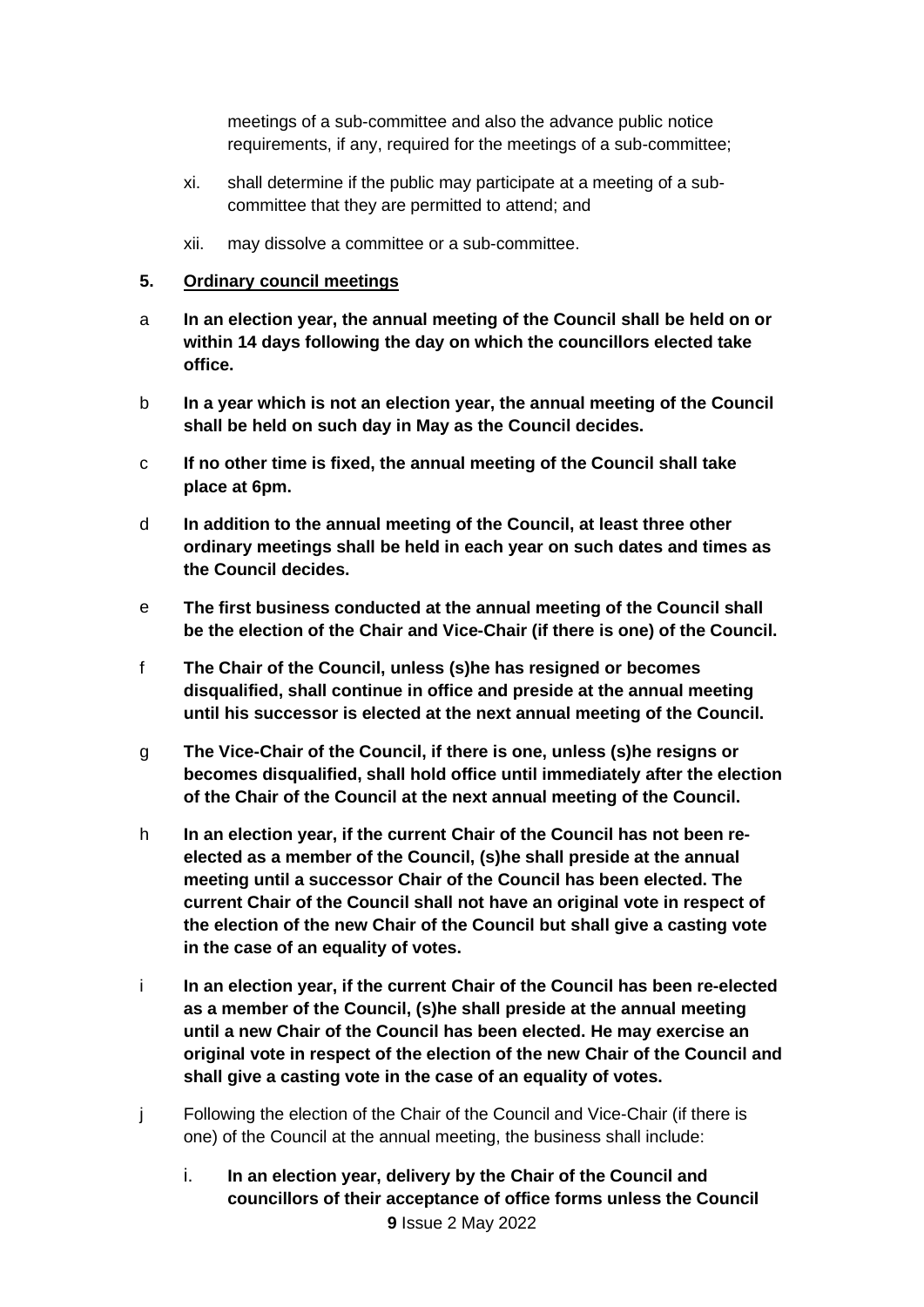**resolves for this to be done at a later date. In a year which is not an election year, delivery by the Chair of the Council of his acceptance of office form unless the Council resolves for this to be done at a later date;**

- ii. Confirmation of the accuracy of the minutes of the last meeting of the Council;
- iii. Receipt of the minutes of the last meeting of a committee;
- iv. Consideration of the recommendations made by a committee;
- v. Review of delegation arrangements to committees, sub-committees, staff and other local authorities;
- vi. Review of the terms of reference for committees;
- vii. Appointment of members to existing committees;
- viii. Appointment of any new committees in accordance with standing order 4;
- ix. Review and adoption of appropriate standing orders and financial regulations;
- x. Review of arrangements (including legal agreements) with other local authorities, not-for-profit bodies and businesses.
- xi. Review of representation on or work with external bodies and arrangements for reporting back;
- xii. In an election year, to make arrangements with a view to the Council becoming eligible to exercise the general power of competence in the future;
- xiii. Review of inventory of land and other assets including buildings and office equipment;
- xiv. Confirmation of arrangements for insurance cover in respect of all insurable risks;
- xv. Review of the Council's and/or staff subscriptions to other bodies;
- xvi. Review of the Council's complaints procedure;
- xvii. Review of the Council's policies, procedures and practices in respect of its obligations under freedom of information and data protection legislation (*see also standing orders 11, 20 and 21*);
- xviii. Review of the Council's policy for dealing with the press/media;
- xix. Review of the Council's employment policies and procedures;
- xx. Review of the Council's expenditure incurred under s.137 of the Local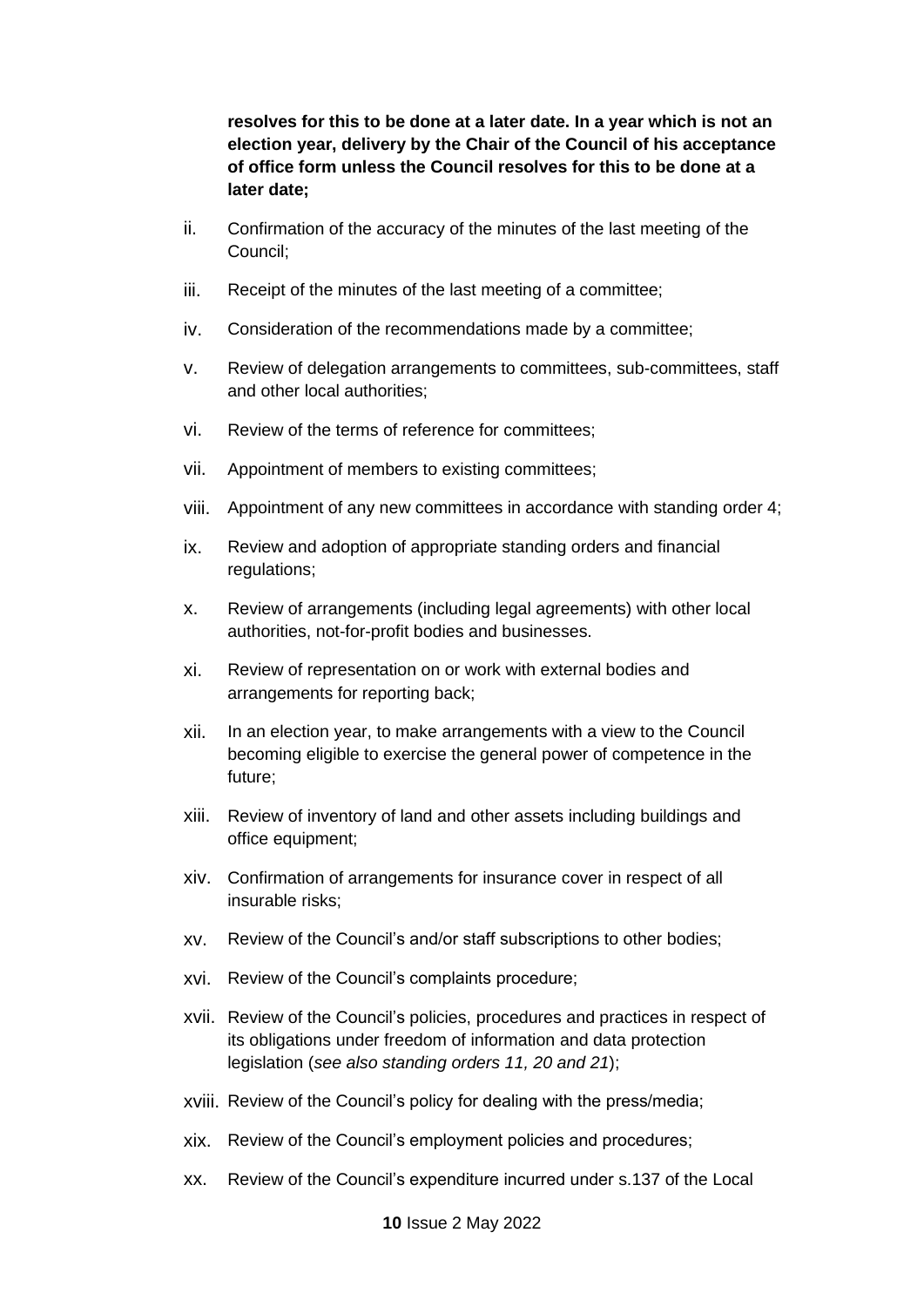Government Act 1972 or the general power of competence.

xxi. Determining the time and place of ordinary meetings of the Council up to and including the next annual meeting of the Council.

## <span id="page-10-0"></span>**6. Extraordinary meetings of the council, committees and sub-committees**

- a **The Chair of the Council may convene an extraordinary meeting of the Council at any time.**
- b **If the Chair of the Council does not call an extraordinary meeting of the Council within seven days of having been requested in writing to do so by two councillors, any two councillors may convene an extraordinary meeting of the Council. The public notice giving the time, place and agenda for such a meeting shall be signed by the two councillors.**
- c The Chair of a committee [or a sub-committee] may convene an extraordinary meeting of the committee [or the sub-committee] at any time.
- d If the Chair of a committee [or a sub-committee] does not call an extraordinary meeting within 7 days of having been requested to do so by 2 members of the committee [or the sub-committee], any 2 members of the committee [or the sub-committee] may convene an extraordinary meeting of the committee [or a sub-committee].

## <span id="page-10-1"></span>**7. Previous resolutions**

- a A resolution shall not be reversed within six months except either by a special motion, which requires written notice by at least 4 councillors to be given to the Proper Officer in accordance with standing order 9, or by a motion moved in pursuance of the recommendation of a committee or a sub-committee.
- b When a motion moved pursuant to standing order 7(a) has been disposed of, no similar motion may be moved for a further six months.

# <span id="page-10-2"></span>**8. Voting on appointments**

a Where more than two persons have been nominated for a position to be filled by the Council and none of those persons has received an absolute majority of votes in their favour, the name of the person having the least number of votes shall be struck off the list and a fresh vote taken. This process shall continue until a majority of votes is given in favour of one person. A tie in votes may be settled by the casting vote exercisable by the Chair of the meeting.

# <span id="page-10-3"></span>**9. Motions for a meeting that require written notice to be given to the proper officer**

a A motion shall relate to the responsibilities of the meeting for which it is tabled and in any event shall relate to the performance of the Council's statutory functions, powers and obligations or an issue which specifically affects the Council's area or its residents.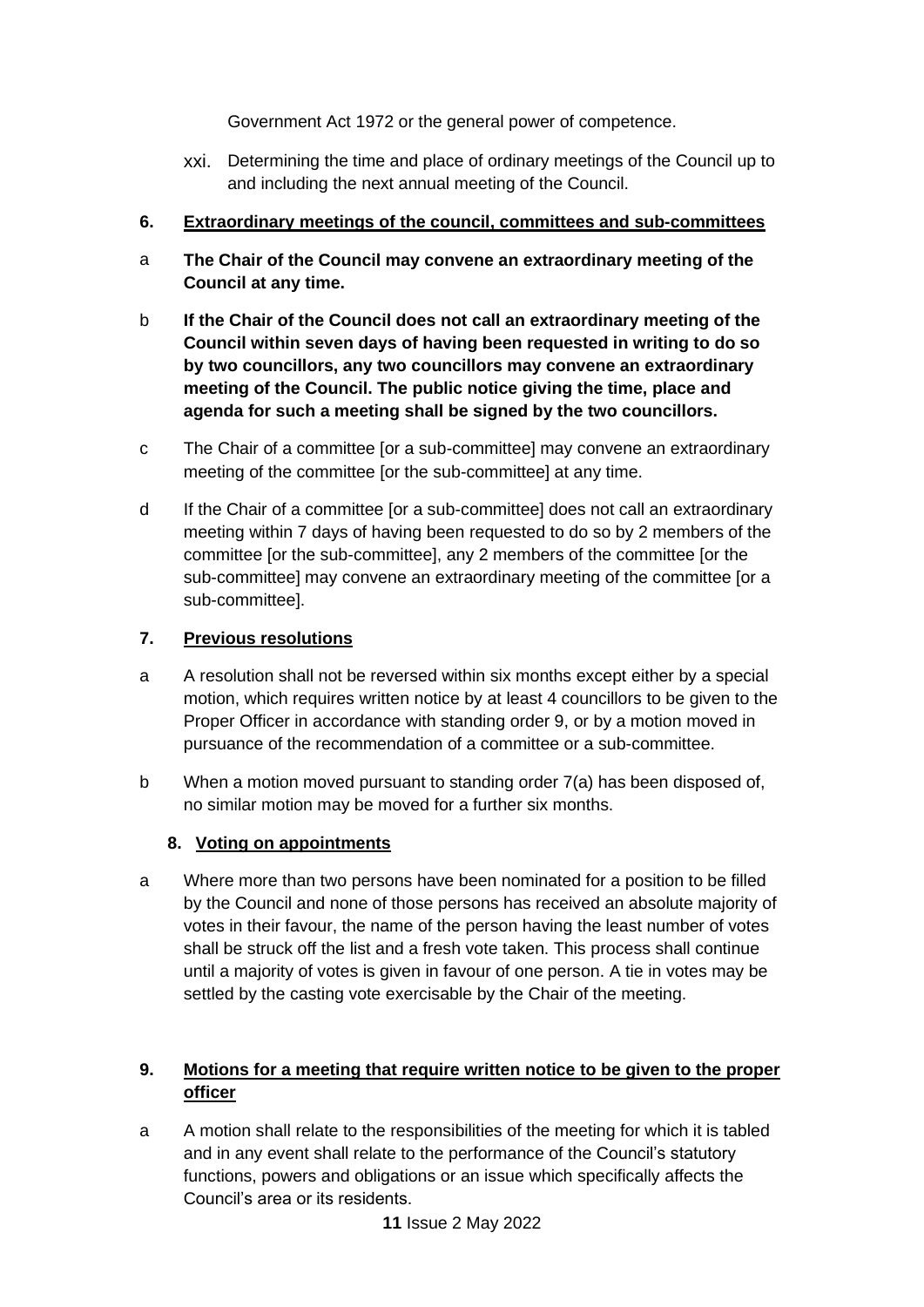- b No motion may be moved at a meeting unless it is on the agenda and the mover has given written notice of its wording to the Proper Officer at least **7** clear days before the meeting. Clear days do not include the day of the notice or the day of the meeting.
- c The Proper Officer may, before including a motion on the agenda received in accordance with standing order 9(b), correct obvious grammatical or typographical errors in the wording of the motion.
- d If the Proper Officer considers the wording of a motion received in accordance with standing order 9(b) is not clear in meaning, the motion shall be rejected until the mover of the motion resubmits it, so that it can be understood, in writing, to the Proper Officer at least **5** clear days before the meeting.
- e If the wording or subject of a proposed motion is considered improper, the Proper Officer shall consult with the Chair of the forthcoming meeting or, as the case may be, the councillors who have convened the meeting, to consider whether the motion shall be included in the agenda or rejected.
- f The decision of the Proper Officer as to whether or not to include the motion on the agenda shall be final.
- g Motions received shall be recorded and numbered in the order that they are received.
- h Motions rejected shall be recorded with an explanation by the Proper Officer of the reason for rejection.

## <span id="page-11-0"></span>**10. Motions at a meeting that do not require written notice**

- a The following motions may be moved at a meeting without written notice to the Proper Officer:
	- i. to correct an inaccuracy in the draft minutes of a meeting;
	- ii. to move to a vote;
	- iii. to defer consideration of a motion;
	- iv. to refer a motion to a particular committee or sub-committee;
	- v. to appoint a person to preside at a meeting;
	- vi. to change the order of business on the agenda;
	- vii. to proceed to the next business on the agenda;
	- viii. to require a written report;
	- ix. to appoint a committee or sub-committee and their members;
	- x. to extend the time limits for speaking;
	- xi. to exclude the press and public from a meeting in respect of confidential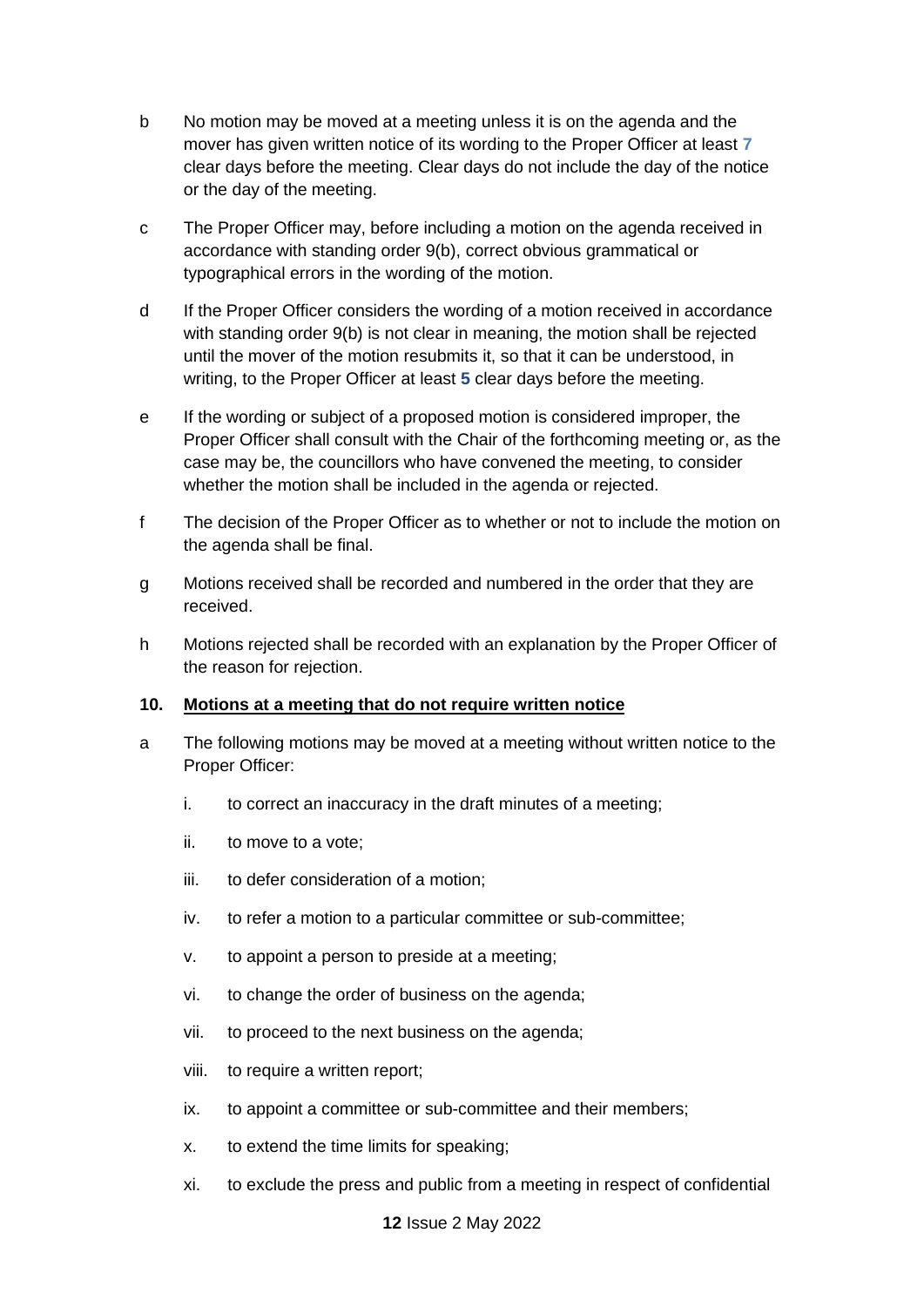or other information which is prejudicial to the public interest;

- xii. to not hear further from a councillor or a member of the public;
- xiii. to exclude a councillor or member of the public for disorderly conduct;
- xiv. to temporarily suspend the meeting;
- xv. to suspend a particular standing order (unless it reflects mandatory statutory or legal requirements);
- xvi. to adjourn the meeting; or
- xvii. to close the meeting.

#### <span id="page-12-0"></span>**11. Management of information**

See also standing order 20.

- a **The Council shall have in place and keep under review, technical and organisational measures to keep secure information (including personal data) which it holds in paper and electronic form. Such arrangements shall include deciding who has access to personal data and encryption of personal data.**
- b **The Council shall have in place, and keep under review, policies for the retention and safe destruction of all information (including personal data) which it holds in paper and electronic form. The Council's retention policy shall confirm the period for which information (including personal data) shall be retained or if this is not possible the criteria used to determine that period (e.g. the Limitation Act 1980).**
- c **The agenda, papers that support the agenda and the minutes of a meeting shall not disclose or otherwise undermine confidential information or personal data without legal justification.**
- d **Councillors, staff, the Council's contractors, and agents shall not disclose confidential information or personal data without legal justification.**

#### <span id="page-12-1"></span>**12. Draft minutes**

**Full Council meetings** Committee meetings Sub-committee meetings

a If the draft minutes of a preceding meeting have been served on councillors with the agenda to attend the meeting at which they are due to be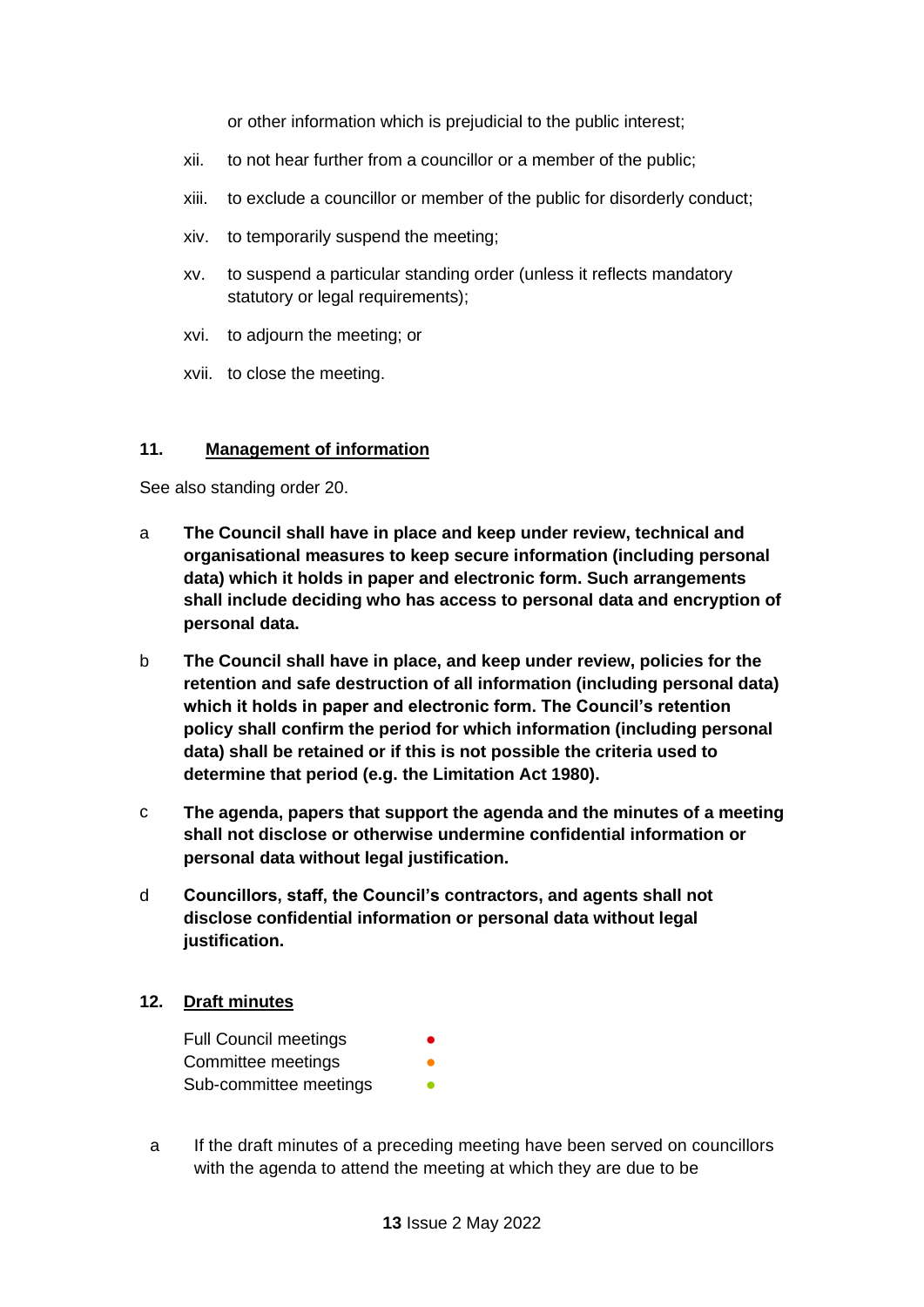approved for accuracy, they shall be taken as read.

- b There shall be no discussion about the draft minutes of a preceding meeting except in relation to their accuracy. A motion to correct an inaccuracy in the draft minutes shall be moved in accordance with standing order 10(a)(i).
- c The accuracy of draft minutes, including any amendment(s) made to them, shall be confirmed by resolution and shall be signed by the Chair of the meeting and stand as an accurate record of the meeting to which the minutes relate.
- d If the Chair of the meeting does not consider the minutes to be an accurate record of the meeting to which they relate, (s)he shall sign the minutes and include a paragraph in the following terms or to the same effect:

"The Chair of this meeting does not believe that the minutes of the meeting of the ( ) held on [date] in respect of ( ) were a correct record but his view was not upheld by the meeting and the minutes are confirmed as an accurate record of the proceedings."

- ● ● e **If the Council's gross annual income or expenditure (whichever is higher) does not exceed £25,000, it shall publish draft minutes on a website which is publicly accessible and free of charge not later than one month after the meeting has taken place.**
	- f Subject to the publication of draft minutes in accordance with standing order 12(e) and standing order 20(a) and following a resolution which confirms the accuracy of the minutes of a meeting, the draft minutes or recordings of the meeting for which approved minutes exist shall be destroyed.

## <span id="page-13-0"></span>**13. Code of conduct and dispensations**

See also standing order 3(u).

- a All councillors and non-councillors with voting rights shall observe the code of conduct adopted by the Council.
- b Unless (s)he has been granted a dispensation, a councillor or non-councillor with voting rights shall withdraw from a meeting when it is considering a matter in which (s)he has a disclosable pecuniary interest. (S)He may return to the meeting after it has considered the matter in which (s)he had the interest.
- c Unless (s)he has been granted a dispensation, a councillor or non-councillor with voting rights shall withdraw from a meeting when it is considering a matter in which he has another interest if so required by the Council's code of conduct. (S)He may return to the meeting after it has considered the matter in which he had the interest.
- d **Dispensation requests shall be in writing and submitted to the Proper Officer** as soon as possible before the meeting, or failing that, at the start of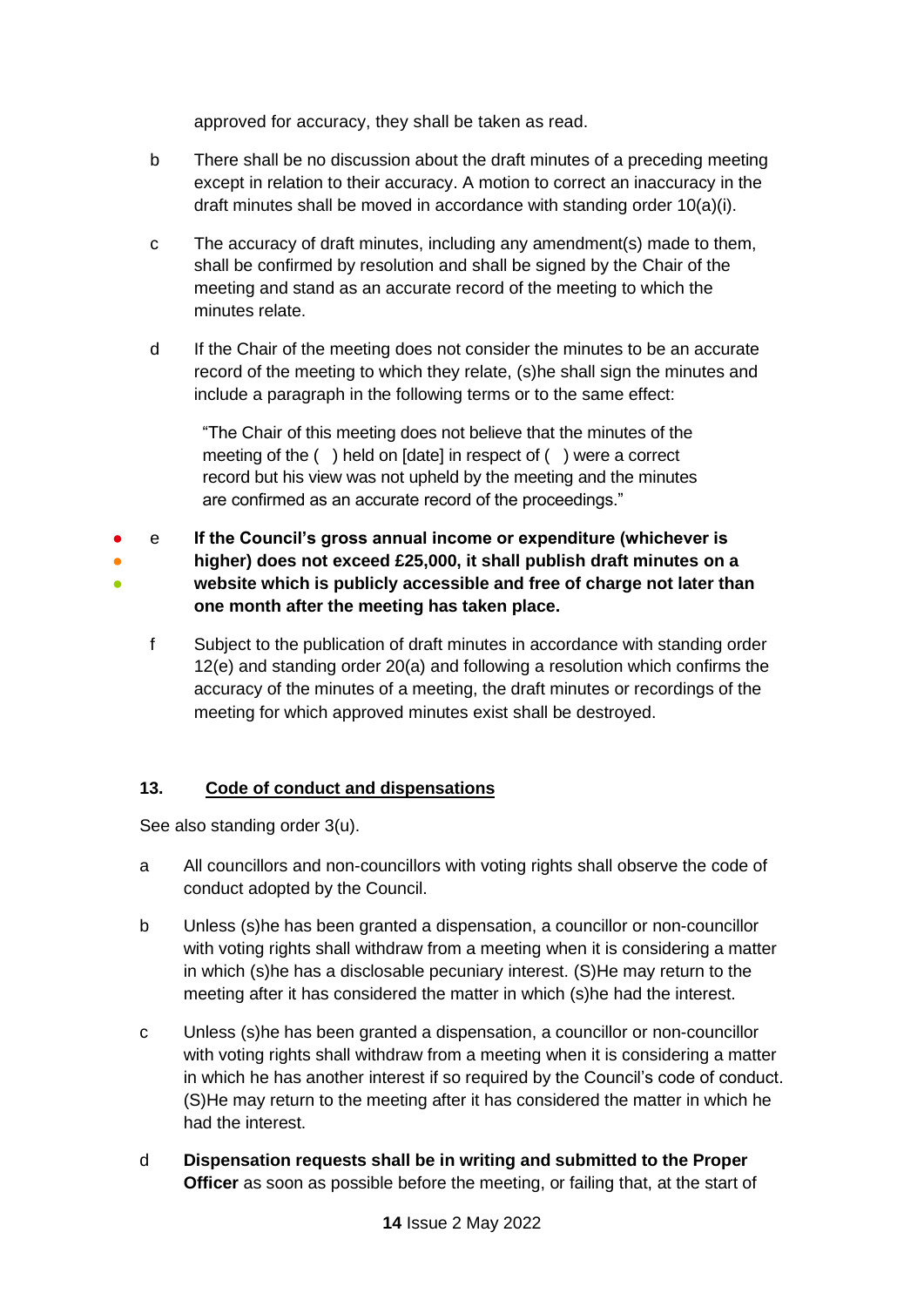the meeting for which the dispensation is required.

- e A decision as to whether to grant a dispensation shall be made [by the Proper Officer] OR [by a meeting of the Council, or committee or sub-committee for which the dispensation is required] and that decision is final.
- f A dispensation request shall confirm:
	- i. the description and the nature of the disclosable pecuniary interest or other interest to which the request for the dispensation relates;
	- ii. whether the dispensation is required to participate at a meeting in a discussion only or a discussion and a vote;
	- iii. the date of the meeting or the period (not exceeding four years) for which the dispensation is sought; and
	- iv. an explanation as to why the dispensation is sought.
- g Subject to standing orders 13(d) and (f), a dispensation request shall be considered [by the Proper Officer before the meeting or, if this is not possible, at the start of the meeting for which the dispensation is required] OR [at the beginning of the meeting of the Council, or committee or sub-committee for which the dispensation is required].
- **h A dispensation may be granted in accordance with standing order 13(e) if having regard to all relevant circumstances any of the following apply:**
	- **i. without the dispensation the number of persons prohibited from participating in the particular business would be so great a proportion of the meeting transacting the business as to impede the transaction of the business;**
	- **ii. granting the dispensation is in the interests of persons living in the Council's area; or**
	- **iii. it is otherwise appropriate to grant a dispensation.**

## <span id="page-14-0"></span>**14. Code of conduct complaints**

- a Upon notification by the District or Unitary Council that it is dealing with a complaint that a councillor or non-councillor with voting rights has breached the Council's code of conduct, the Proper Officer shall, subject to standing order 11, report this to the Council.
- b Where the notification in standing order 14(a) relates to a complaint made by the Proper Officer, the Proper Officer shall notify the Chair of Council of this fact, and the Chair shall nominate another staff member to assume the duties of the Proper Officer in relation to the complaint until it has been determined and the Council has agreed what action, if any, to take in accordance with standing order 14(d).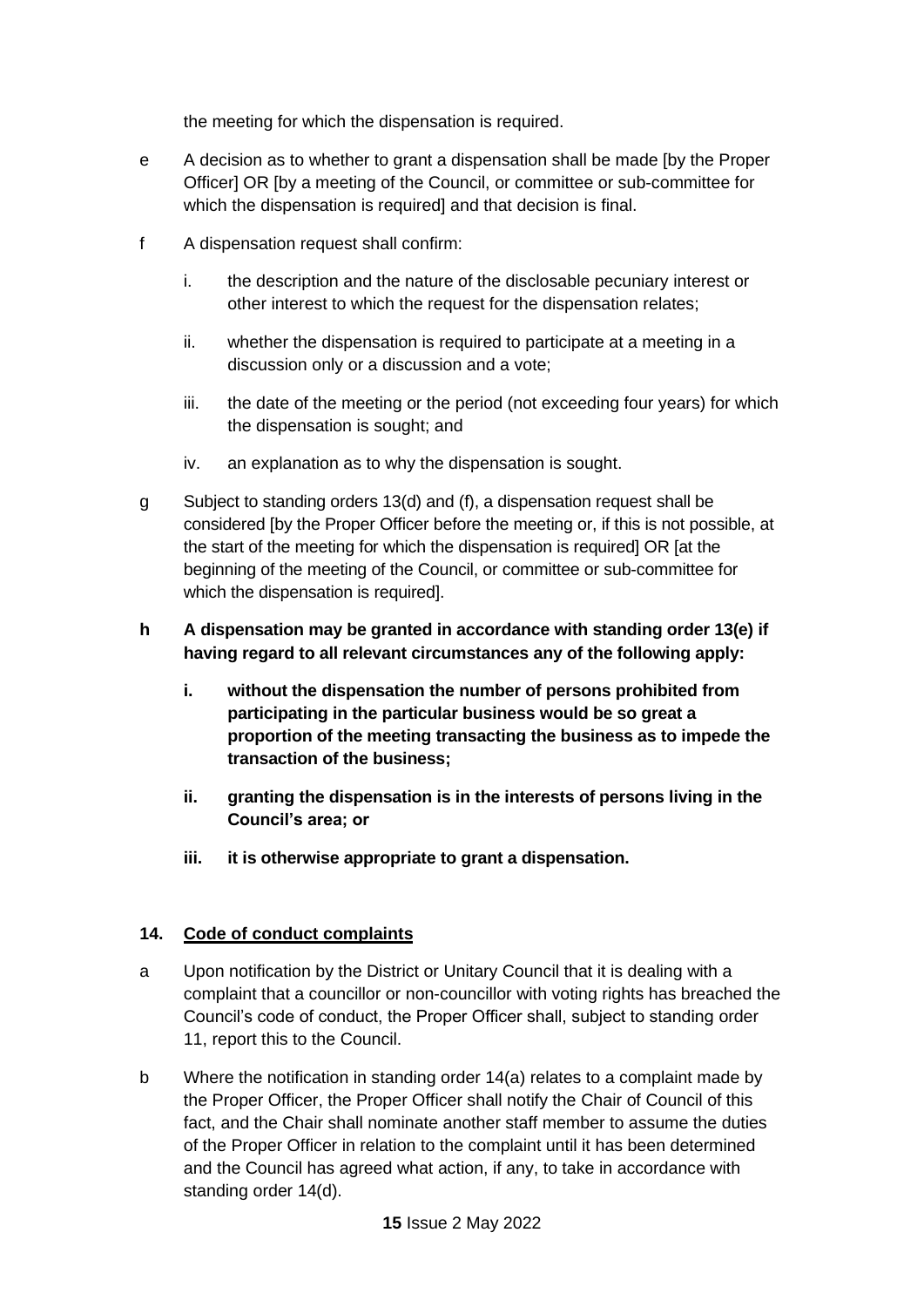- c The Council may:
	- i. provide information or evidence where such disclosure is necessary to investigate the complaint or is a legal requirement;
	- ii. seek information relevant to the complaint from the person or body with statutory responsibility for investigation of the matter;
- d **Upon notification by the District or Unitary Council that a councillor or non-councillor with voting rights has breached the Council's code of conduct, the Council shall consider what, if any, action to take against him. Such action excludes disqualification or suspension from office.**

#### <span id="page-15-0"></span>**15. Proper officer**

- a The Proper Officer shall be either (i) the clerk or (ii) other staff member(s) nominated by the Council to undertake the work of the Proper Officer when the Proper Officer is absent.
- b The Proper Officer shall:
	- i. **at least three clear days before a meeting of the council, a committee** or a sub-committee**,**
		- **serve on councillors by delivery or post at their residences or by email authenticated in such manner as the Proper Officer thinks fit, a signed summons confirming the time, place and the agenda (provided the councillor has consented to service by email), and**
		- **Provide, in a conspicuous place, public notice of the time, place and agenda (provided that the public notice with agenda of an extraordinary meeting of the Council convened by councillors is signed by them).**

*See standing order 3(b) for the meaning of clear days for a meeting of a full council and standing order 3(c) for the meaning of clear days for a meeting of a committee;*

- ii. subject to standing order 9, include on the agenda all motions in the order received unless a councillor has given written notice at least **7** days before the meeting confirming his withdrawal of it;
- iii. **convene a meeting of the Council for the election of a new Chair of the Council, occasioned by a casual vacancy in his office;**
- iv. **facilitate inspection of the minute book by local government electors;**
- v. **receive and retain copies of byelaws made by other local authorities;**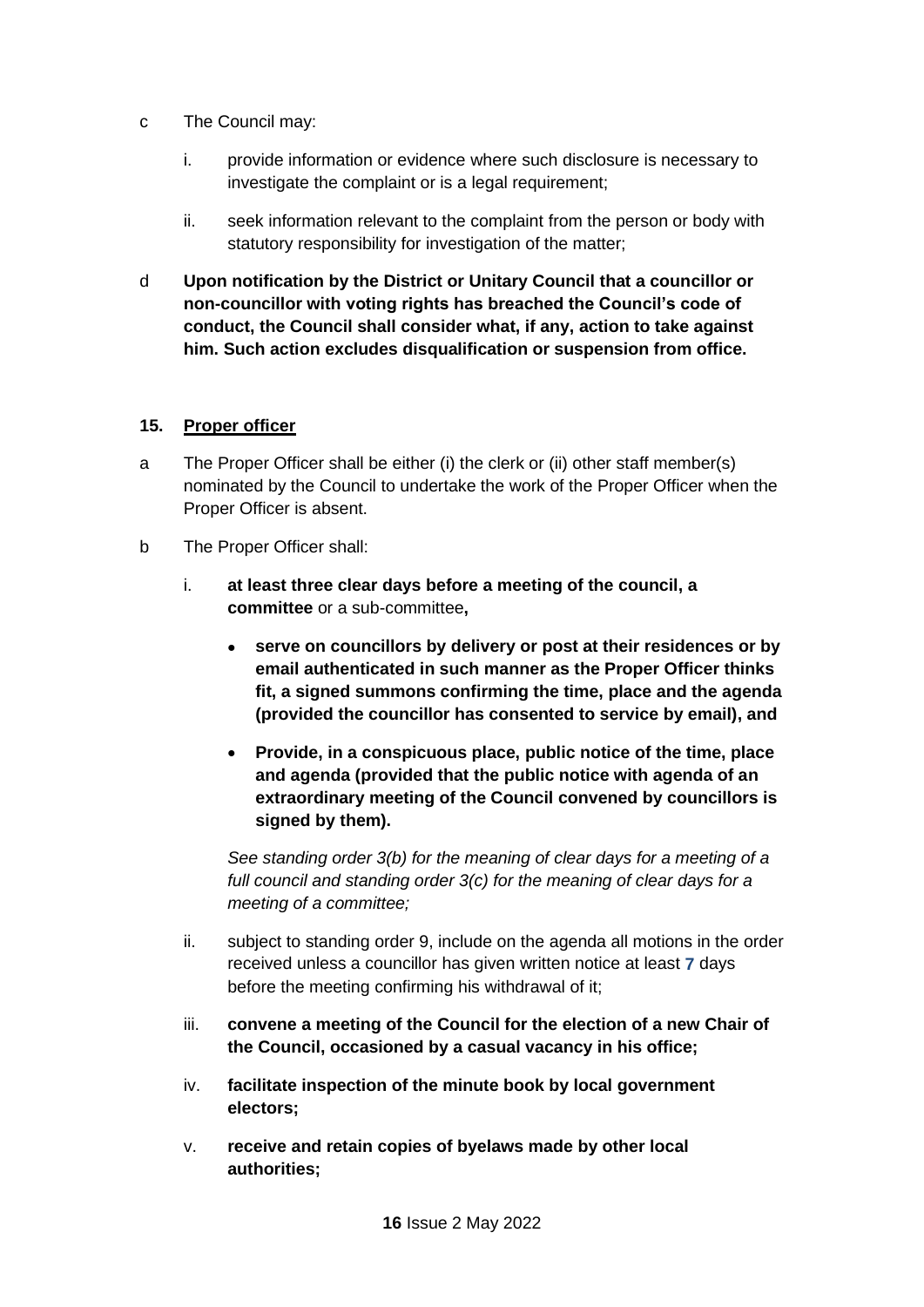- vi. hold acceptance of office forms from councillors;
- vii. hold a copy of every councillor's register of interests;
- viii. assist with responding to requests made under freedom of information legislation and rights exercisable under data protection legislation, in accordance with the Council's relevant policies and procedures;
- ix. liaise, as appropriate, with the Council's Data Protection Officer (if there is one);
- x. receive and send general correspondence and notices on behalf of the Council except where there is a resolution to the contrary;
- xi. assist in the organisation of, storage of, access to, security of and destruction of information held by the Council in paper and electronic form subject to the requirements of data protection and freedom of information legislation and other legitimate requirements (e.g. the Limitation Act 1980);
- xii. arrange for legal deeds to be executed; (*see also standing order 23).*
- xiii. arrange or manage the prompt authorisation, approval, and instruction regarding any payments to be made by the Council in accordance with its financial regulations;
- xiv. record every planning application notified to the Council and the Council's response to the local planning authority in a book for such purpose;
- xv. refer a planning application received by the Council to the [Chair or in his absence the Vice-Chair (if there is one) of the Council] OR [Chair or in his absence Vice-Chair (if there is one) of the Planning Development and Licencing Committee within two working days of receipt to facilitate an extraordinary meeting if the nature of a planning application requires consideration before the next ordinary meeting of [the Council] OR Planning Development and Licencing committee;
- xvi. manage access to information about the Council via the publication scheme; and
- xvii. retain custody of the seal of the Council (if there is one) which shall not be used without a resolution to that effect. (s*ee also standing order 23).*

## <span id="page-16-0"></span>**16. Responsible financial officer**

a The Council shall appoint appropriate staff member(s) to undertake the work of the Responsible Financial Officer when the Responsible Financial Officer is absent.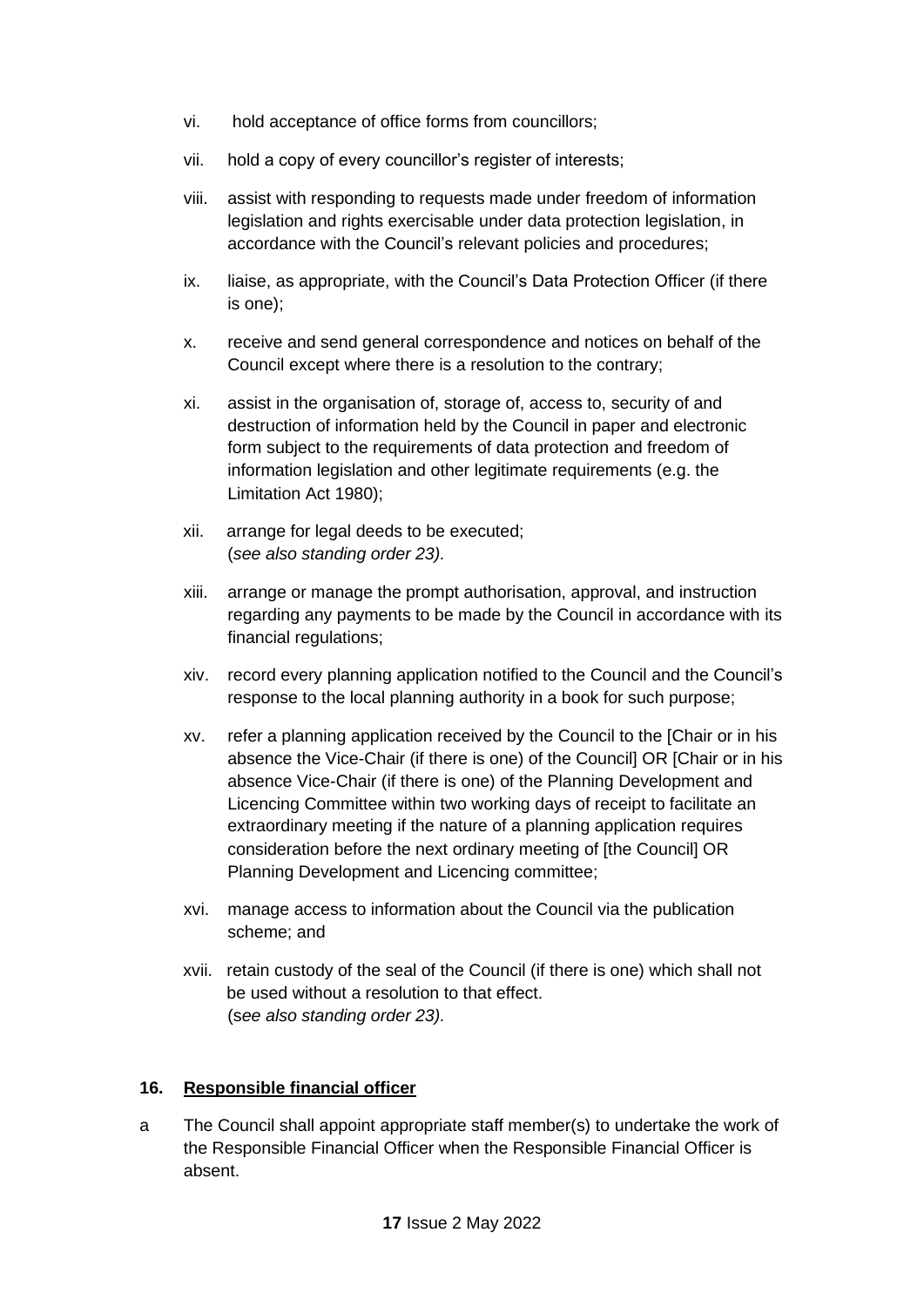#### <span id="page-17-0"></span>**17. Accounts and accounting statements**

- a "Proper practices" in standing orders refer to the most recent version of "Governance and Accountability for Local Councils – a Practitioners' Guide".
- b All payments by the Council shall be authorised, approved and paid in accordance with the law, proper practices and the Council's financial regulations.
- c The Responsible Financial Officer shall supply to each councillor as soon as practicable after 30 June, 30 September and 31 December in each year a statement to summarise:
	- i. the Council's receipts and payments (or income and expenditure) for each quarter:
	- ii. the Council's aggregate receipts and payments (or income and expenditure) for the year to date;
	- iii. the balances held at the end of the quarter being reported and

which includes a comparison with the budget for the financial year and highlights any actual or potential overspends.

- d As soon as possible after the financial year end at 31 March, the Responsible Financial Officer shall provide:
	- i. each councillor with a statement summarising the Council's receipts and payments (or income and expenditure) for the last quarter and the year to date for information; and
	- ii. to the Council the accounting statements for the year in the form of Section 2 of the annual governance and accountability return, as required by proper practices, for consideration and approval.
- e The year-end accounting statements shall be prepared in accordance with proper practices and apply the form of accounts determined by the Council (receipts and payments, or income and expenditure) for the year to 31 March. A completed draft annual governance and accountability return shall be presented to all councillors at least 14 days prior to anticipated approval by the Council. The annual governance and accountability return of the Council, which is subject to external audit, including the annual governance statement, shall be presented to the Council for consideration and formal approval before 30 June.

## <span id="page-17-1"></span>**18. Financial controls and procurement**

a. The Council shall consider and approve financial regulations drawn up by the Responsible Financial Officer, which shall include detailed arrangements in respect of the following: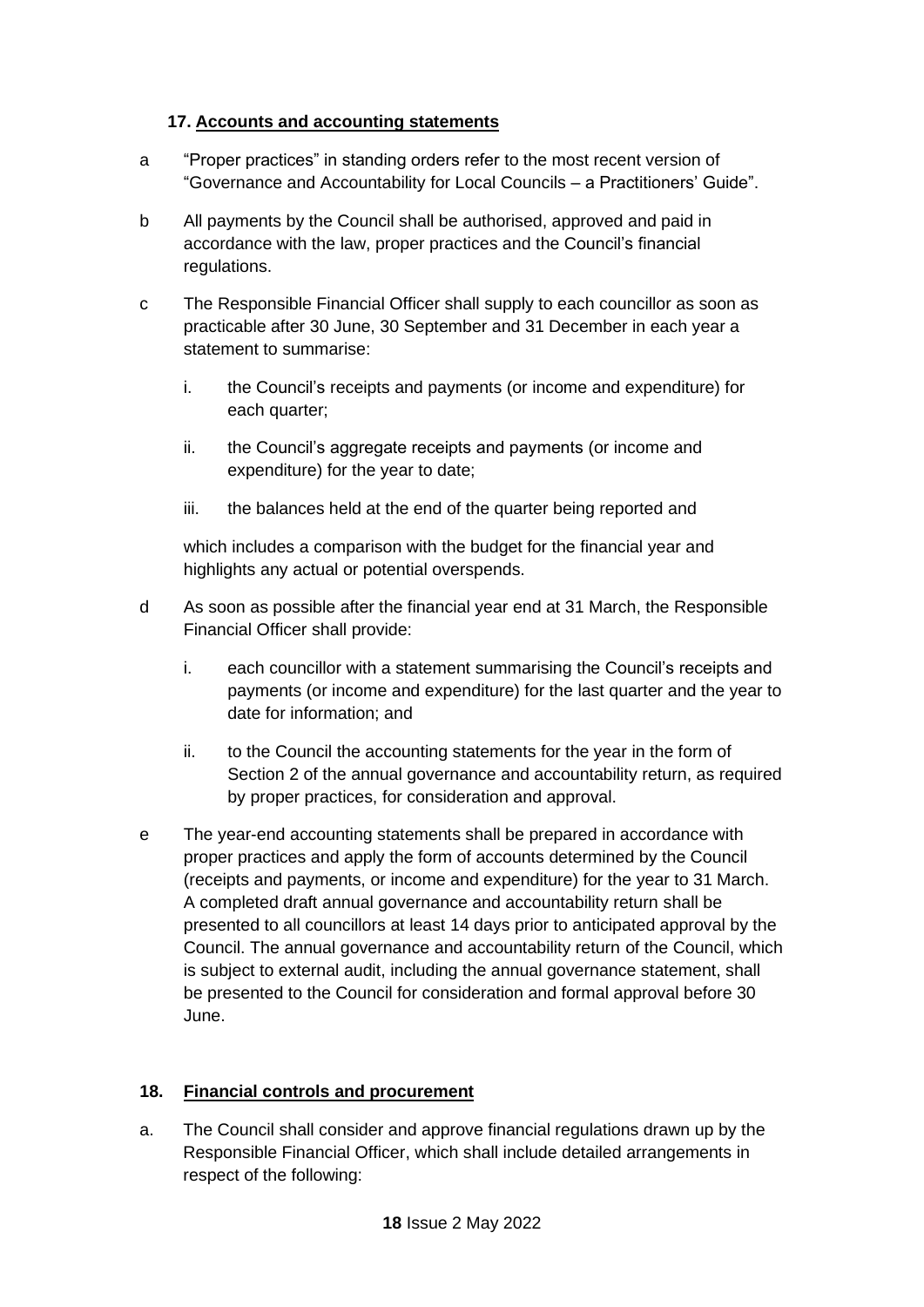- i. the keeping of accounting records and systems of internal controls;
- ii. the assessment and management of financial risks faced by the Council;
- iii. the work of the independent internal auditor in accordance with proper practices and the receipt of regular reports from the internal auditor, which shall be required at least annually;
- iv. the inspection and copying by councillors and local electors of the Council's accounts and/or orders of payments; and
- v. whether contracts with an estimated value below **£25,000** due to special circumstances are exempt from a tendering process or procurement exercise.
- b. Financial regulations shall be reviewed regularly and at least annually for fitness of purpose.
- c. **A public contract regulated by the Public Contracts Regulations 2015 with an estimated value in excess of £25,000 but less than the relevant thresholds in standing order 18(f) is subject to Regulations 109-114 of the Public Contracts Regulations 2015 which include a requirement on the Council to advertise the contract opportunity on the Contracts Finder website regardless of what other means it uses to advertise the opportunity unless it proposes to use an existing list of approved suppliers (framework agreement).**
- d. Subject to additional requirements in the financial regulations of the Council, the tender process for contracts for the supply of goods, materials, services or the execution of works shall include, as a minimum, the following steps:
	- i. a specification for the goods, materials, services or the execution of works shall be drawn up;
	- ii. an invitation to tender shall be drawn up to confirm (i) the Council's specification (ii) the time, date and address for the submission of tenders (iii) the date of the Council's written response to the tender and (iv) the prohibition on prospective contractors contacting councillors or staff to encourage or support their tender outside the prescribed process;
	- iii. the invitation to tender shall be advertised in a local newspaper and in any other manner that is appropriate;
	- iv. tenders are to be submitted in writing in a sealed marked envelope addressed to the Proper Officer;
	- v. tenders shall be opened by the Proper Officer in the presence of at least one councillor after the deadline for submission of tenders has passed;
	- vi. tenders are to be reported to and considered by the appropriate meeting of the Council or a committee or sub-committee with delegated
	- vii. responsibility.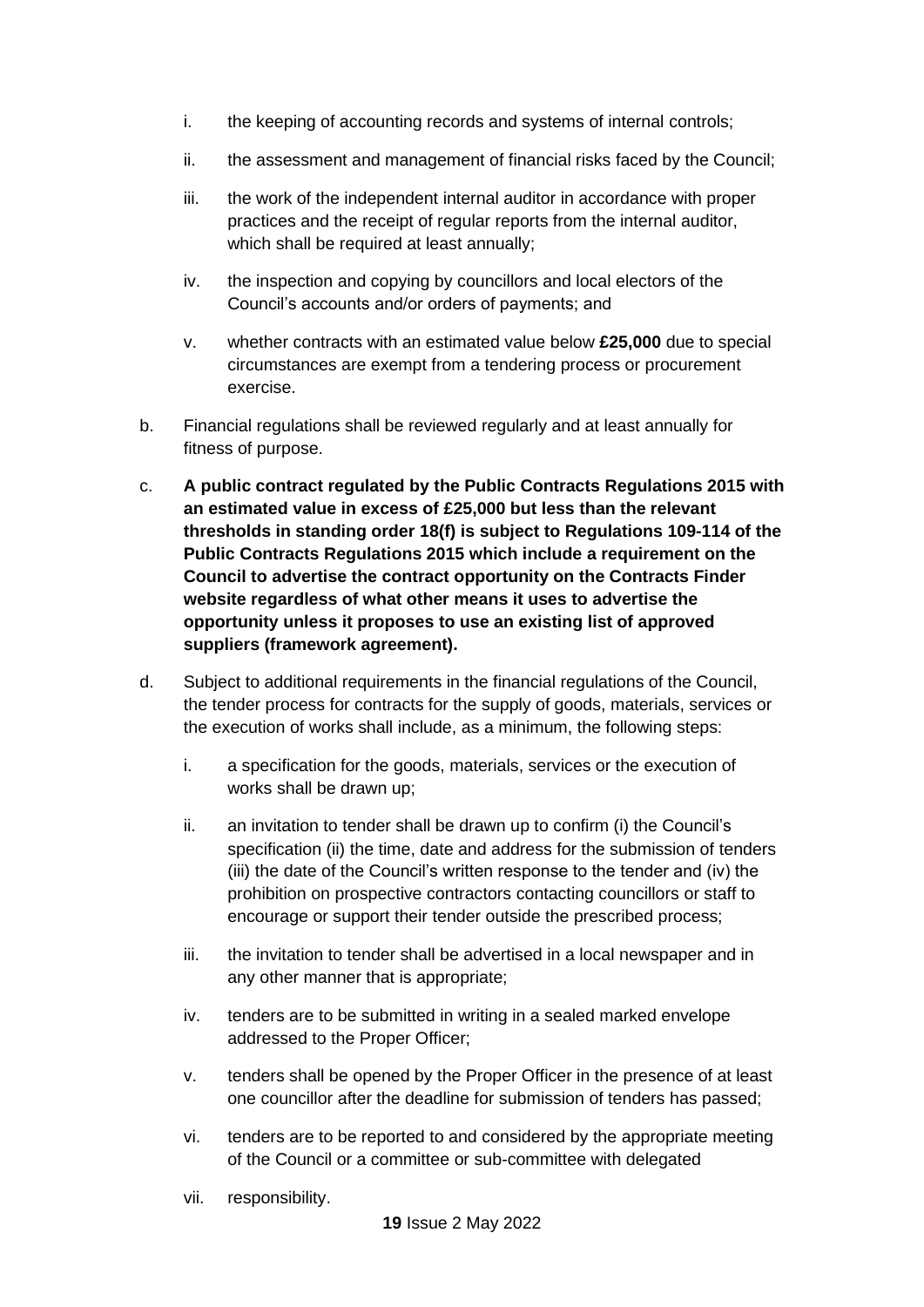- e. Neither the Council, nor a committee or a sub-committee with delegated responsibility for considering tenders, is bound to accept the lowest value tender.
- f. **A public contract regulated by the Public Contracts Regulations 2015 with an estimated value in excess of £189,330 for a public service or supply contract or in excess of £4,733,252 for a public works contract; or £663,540 for a social and other specific services contract (or other thresholds determined by the European Commission every two years and published in the Official Journal of the European Union (OJEU)) shall comply with the relevant procurement procedures and other requirements in the Public Contracts Regulations 2015 which include advertising the contract opportunity on the Contracts Finder website and in OJEU.**
- g. **A public contract in connection with the supply of gas, heat, electricity, drinking water, transport services, or postal services to the public; or the provision of a port or airport; or the exploration for or extraction of gas, oil or solid fuel with an estimated value in excess of £378,660 for a supply, services or design contract; or in excess of £4,733,252 for a works contract; or £663,540 for a social and other specific services contract (or other thresholds determined by the European Commission every two years and published in OJEU) shall comply with the relevant procurement procedures and other requirements in the Utilities Contracts Regulations 2016.**

## <span id="page-19-0"></span>**19. Handling staff matters**

- a A matter personal to a member of staff that is being considered by a meeting of [Council] OR the People and Governance committee OR the People and Governance sub-committee is subject to standing order 11.
- b Subject to the Council's policy regarding absences from work, the Council's most senior member of staff shall notify the Chair of the People and Governance committee OR the People and Governance sub-committee or, if he/she is not available, the vice-Chair (if there is one) of the People and Governance committee OR the People and Governance sub-committee of absence occasioned by illness or other reason and that person shall report such absence to the People and Governance committee OR the People and Governance sub-committee at its next meeting.
- c The Chair of the People and Governance committee OR the People and Governance sub-committee or in his/her absence, the vice-Chair shall upon a resolution conduct a review of the performance and annual appraisal of the work of [the member of staff's job title]. The reviews and appraisal shall be reported in writing and are subject to approval by resolution by the People and Governance committee OR the People and Governance sub-committee.
- **20** Issue 2 May 2022 d Subject to the Council's policy regarding the handling of grievance matters, the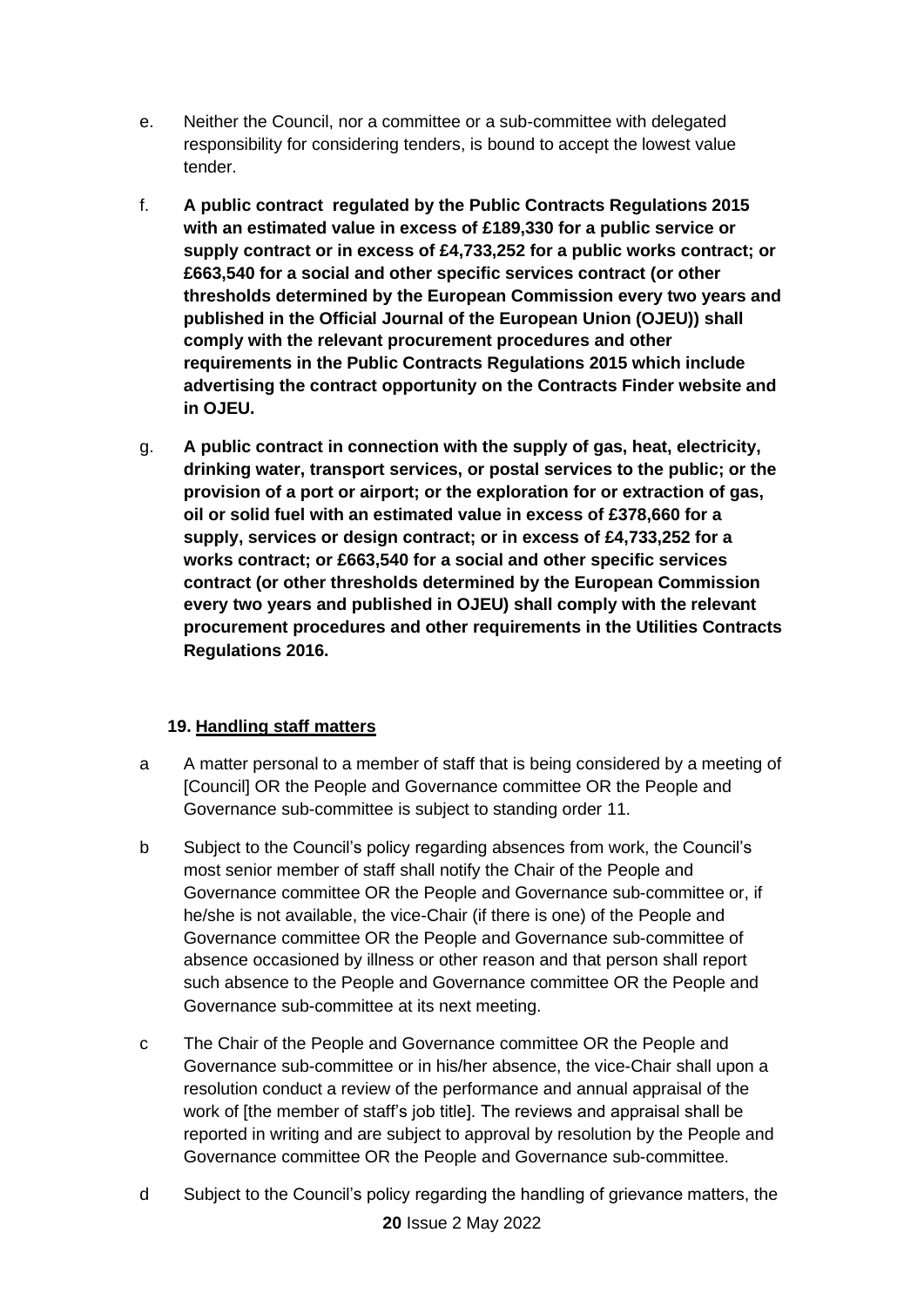Council's most senior member of staff (or other members of staff) shall contact the Chair of the People and Governance committee OR the People and Governance sub-committee or in his absence, the vice-Chair of the People and Governance committee OR the People and Governance sub-committee in respect of an informal or formal grievance matter, and this matter shall be reported back and progressed by resolution of the People and Governance committee OR the People and Governance sub-committee.

- e Subject to the Council's policy regarding the handling of grievance matters, if an informal or formal grievance matter raised by [the member of staff's job title] relates to the Chair or vice-Chair of the People and Governance committee OR the People and Governance sub-committee, this shall be communicated to another member of the People and Governance committee OR the People and Governance sub-committee, which shall be reported back and progressed by resolution of the People and Governance committee OR the People and Governance sub-committee.
- f Any persons responsible for all or part of the management of staff shall treat as confidential the written records of all meetings relating to their performance, capabilities, grievance or disciplinary matters.
- g In accordance with standing order 11(a), persons with line management responsibilities shall have access to staff records referred to in standing order 19(f).

## <span id="page-20-0"></span>**20. Responsibilities to provide information**

See also standing order 21.

- a **In accordance with freedom of information legislation, the Council shall publish information in accordance with its publication scheme and respond to requests for information held by the Council.**
- b. **If gross annual income or expenditure (whichever is the higher) exceeds £200,000 The Council, shall publish information in accordance with the requirements of the Local Government (Transparency Requirements) (England) Regulations 2015**.

## <span id="page-20-1"></span>**21. Responsibilities under data protection legislation**

Below is not an exclusive list. See also standing order 11.

- a The Council may appoint a Data Protection Officer.
- b **The Council shall have policies and procedures in place to respond to an individual exercising statutory rights concerning his personal data.**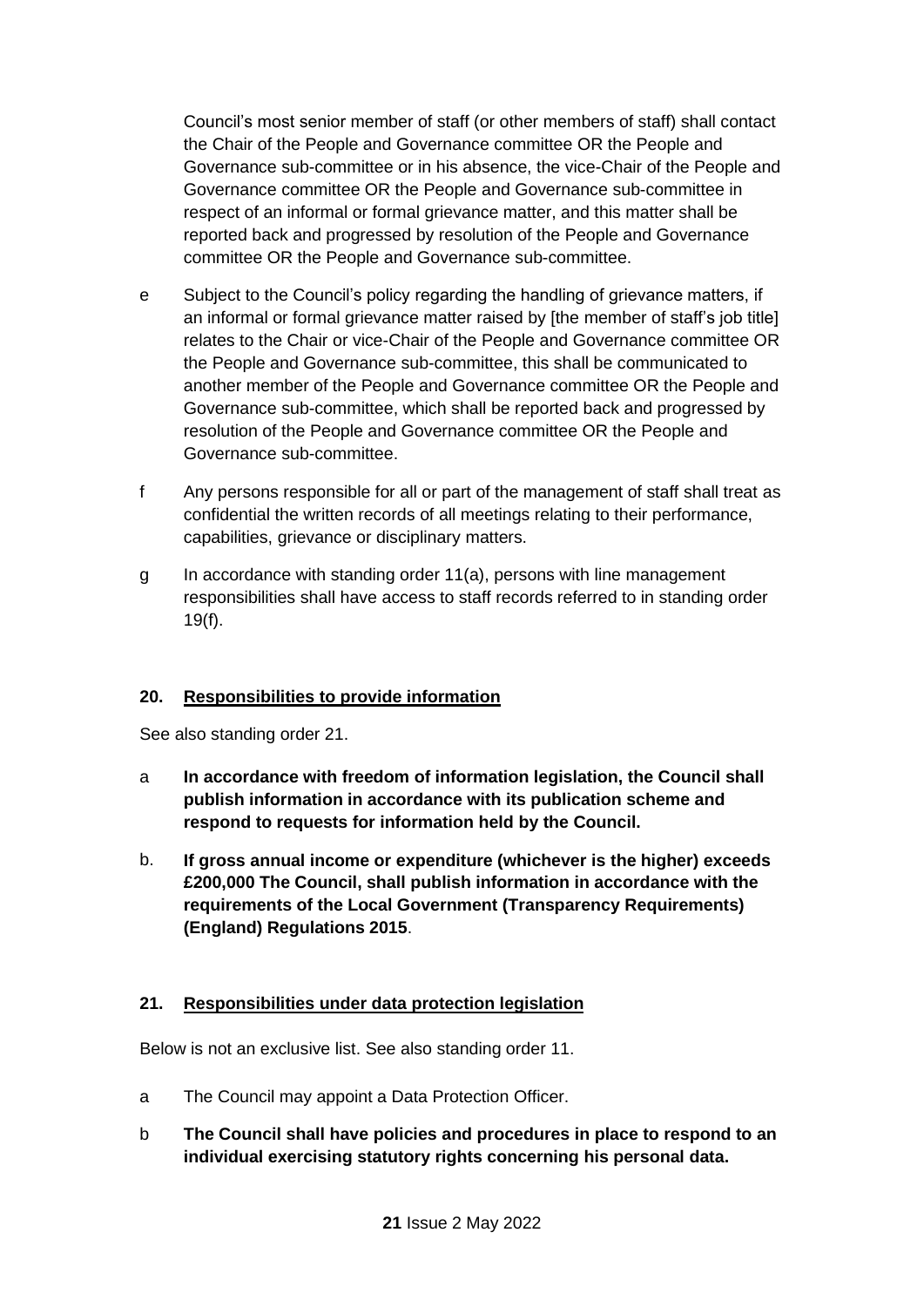- c **The Council shall have a written policy in place for responding to and managing a personal data breach.**
- d **The Council shall keep a record of all personal data breaches comprising the facts relating to the personal data breach, its effects and the remedial action taken.**
- e **The Council shall ensure that information communicated in its privacy notice(s) is in an easily accessible and available form and kept up to date.**
- f **The Council shall maintain a written record of its processing activities.**

## <span id="page-21-0"></span>**22. Relations with the press/media**

a Requests from the press or other media for an oral or written comment or statement from the Council, its councillors or staff shall be handled in accordance with the Council's policy in respect of dealing with the press and/or other media.

## <span id="page-21-1"></span>**23. Execution and sealing of legal deeds**

See also standing orders 15(b)(xii) and (xvii).

a A legal deed shall not be executed on behalf of the Council unless authorised by a resolution.

**Subject to standing order 23(a), any two councillors may sign, on behalf of the Council, any deed required by law and the Proper Officer shall witness their signatures.** 

*The above is applicable to a Council without a common seal.*

# <span id="page-21-2"></span>**24. Communicating with district and county or unitary councillors**

- a An invitation to attend a meeting of the Council shall be sent, together with the agenda, to the ward councillor(s) of the District and County Council OR Unitary Council representing the area of the Council.
- b Unless the Council determines otherwise, a copy of each letter sent to the District and County Council OR Unitary Council shall be sent to the ward councillor(s) representing the area of the Council.

# <span id="page-21-3"></span>**25. Restrictions on councillor activities**

- a. Unless duly authorised no councillor shall:
	- i. inspect any land and/or premises which the Council has a right or duty to